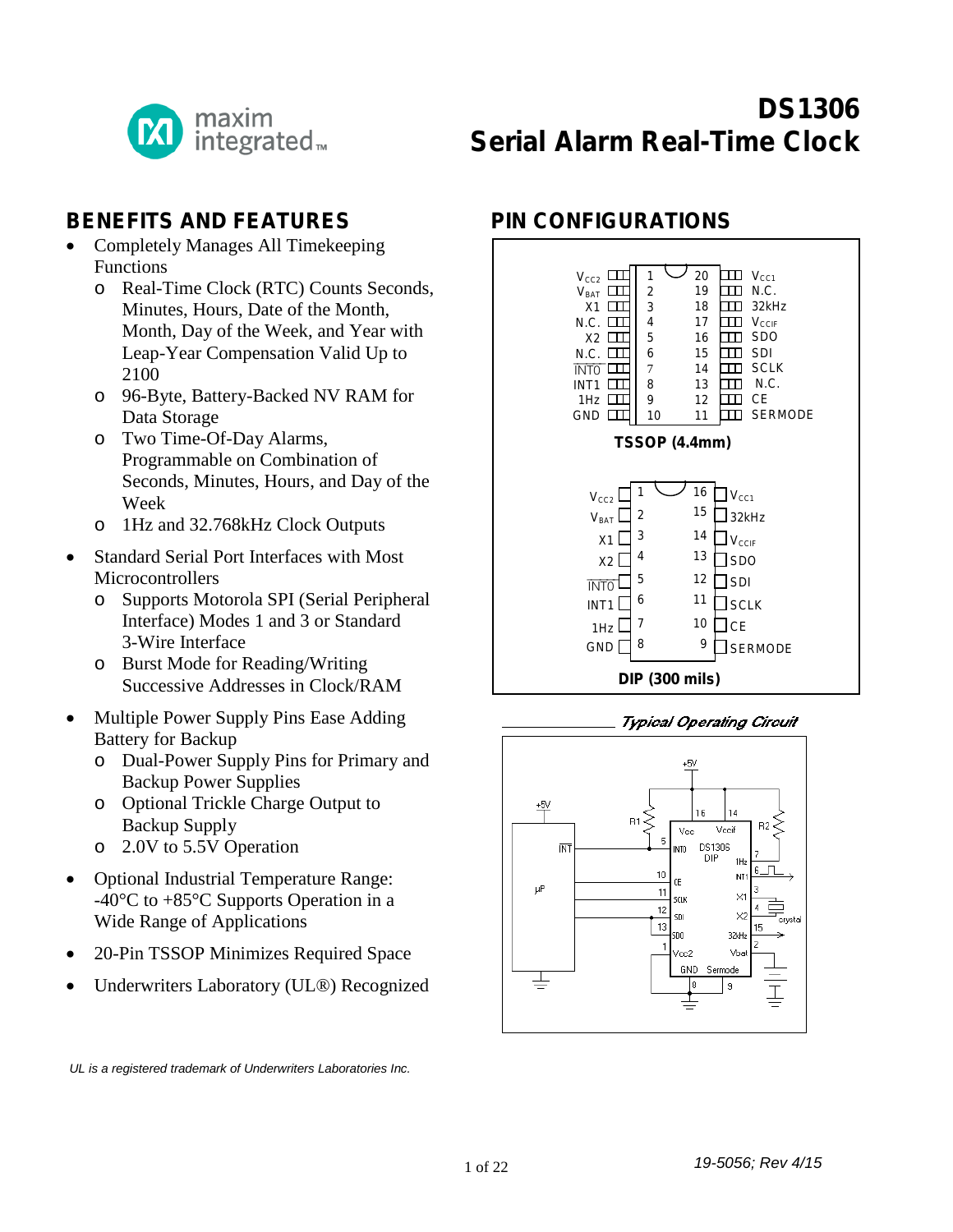# **ORDERING INFORMATION**

| <b>PART</b>     | <b>TEMP RANGE</b>                                    | <b>PIN-PACKAGE</b>  | <b>TOP MARK*</b> |
|-----------------|------------------------------------------------------|---------------------|------------------|
| DS1306          | $0^{\circ}$ C to +70 $^{\circ}$ C                    | 16 DIP (300 mils)   | DS1306           |
| $DS1306+$       | $0^{\circ}$ C to +70 $^{\circ}$ C                    | 16 DIP (300 mils)   | $DS1306 +$       |
| <b>DS1306N</b>  | -40 $^{\circ}$ C to +85 $^{\circ}$ C                 | 16 DIP (300 mils)   | <b>DS1306N</b>   |
| $DS1306N+$      | $0^{\circ}$ C to +70 $^{\circ}$ C                    | 16 DIP (300 mils)   | $DS1306N +$      |
| <b>DS1306E</b>  | $0^{\circ}$ C to +70 $^{\circ}$ C                    | 20 TSSOP (173 mils) | DS1306           |
| $DS1306E+$      | $0^{\circ}$ C to +70 $^{\circ}$ C                    | 20 TSSOP (173 mils) | $DS1306 +$       |
| <b>DS1306EN</b> | -40 $\mathrm{^{\circ}C}$ to +85 $\mathrm{^{\circ}C}$ | 20 TSSOP (173 mils) | <b>DS1306N</b>   |
| $DS1306EN+$     | -40 $^{\circ}$ C to +85 $^{\circ}$ C                 | 20 TSSOP (173 mils) | $DS1306N +$      |
| DS1306EN/T&R    | $-40^{\circ}$ C to $+85^{\circ}$ C                   | 20 TSSOP (173 mils) | <b>DS1306N</b>   |
| $DS1306EN+T&R$  | -40 $^{\circ}$ C to +85 $^{\circ}$ C                 | 20 TSSOP (173 mils) | $DS1306N +$      |
| DS1306E/T&R     | $0^{\circ}$ C to +70 $^{\circ}$ C                    | 20 TSSOP (173 mils) | DS1306           |
| $DS1306E+T&R$   | $0^{\circ}$ C to +70 $^{\circ}$ C                    | 20 TSSOP (173 mils) | $DS1306 +$       |

*+Denotes a lead(Pb)-free/RoHS-compliant package*

*T&R = Tape and reel.*

*\*An "N" on the top mark indicates an industrial device.*

#### **PIN DESCRIPTION**

|                | <b>PIN</b>     |               |                                                                                                                                                                                                                                                                                                                                                                                                                                                                                                                                                            |
|----------------|----------------|---------------|------------------------------------------------------------------------------------------------------------------------------------------------------------------------------------------------------------------------------------------------------------------------------------------------------------------------------------------------------------------------------------------------------------------------------------------------------------------------------------------------------------------------------------------------------------|
| <b>TSSOP</b>   | <b>DIP</b>     | <b>NAME</b>   | <b>FUNCTION</b>                                                                                                                                                                                                                                                                                                                                                                                                                                                                                                                                            |
| $\mathbf{1}$   | $\mathbf{1}$   | $V_{CC2}$     | Backup Power Supply. This is the secondary power supply pin. In systems<br>using the trickle charger, the rechargeable energy source is connected to this<br>pin.                                                                                                                                                                                                                                                                                                                                                                                          |
| $\overline{2}$ | $\overline{2}$ | $\rm V_{BAT}$ | Battery Input for Any Standard +3V Lithium Cell or Other Energy<br><b>Source.</b> If not used, $V_{BAT}$ must be connected to ground. Diodes must not be<br>placed in series between $V_{BAT}$ and the battery, or improper operation will<br>result. UL recognized to ensure against reverse charging current when used<br>in conjunction with a lithium battery. See "Conditions of Acceptability" at<br>www.maxim-ic.com/TechSupport/QA/ntrl.htm.                                                                                                       |
| 3              | 3              | X1            | Connections for Standard 32.768kHz Quartz Crystal. The internal<br>oscillator is designed for operation with a crystal having a specified load<br>capacitance of 6pF. For more information on crystal selection and crystal                                                                                                                                                                                                                                                                                                                                |
| 5              | $\overline{4}$ | X2            | layout considerations, refer to Application Note 58, "Crystal Considerations<br>with Dallas Real-Time Clocks." The DS1306 can also be driven by an<br>external 32.768kHz oscillator. In this configuration, the X1 pin is connected<br>to the external oscillator signal and the X2 pin is floated.                                                                                                                                                                                                                                                        |
| 7              | 5              | INT0          | Active-Low Interrupt 0 Output. The INTO pin is an active-low output of<br>the DS1306 that can be used as an interrupt input to a processor. The INTO<br>pin can be programmed to be asserted by Alarm 0. The INTO pin remains<br>low as long as the status bit causing the interrupt is present and the<br>corresponding interrupt enable bit is set. The INT0 pin operates when the<br>DS1306 is powered by $V_{\text{CC1}}$ , $V_{\text{CC2}}$ , or $V_{\text{BAT}}$ . The INT0 pin is an open-drain<br>output and requires an external pullup resistor. |
| 8              | 6              | INT1          | <b>Interrupt 1 Output.</b> The INT1 pin is an active-high output of the DS1306<br>that can be used as an interrupt input to a processor. The INT1 pin can be<br>programmed to be asserted by Alarm 1. When an alarm condition is present,<br>the INT1 pin generates a 62.5ms active-high pulse. The INT1 pin operates<br>only when the DS1306 is powered by $V_{CC2}$ or $V_{BAT}$ . When active, the INT1<br>pin is internally pulled up to $V_{CC2}$ or $V_{BAT}$ . When inactive, the INT1 pin is                                                       |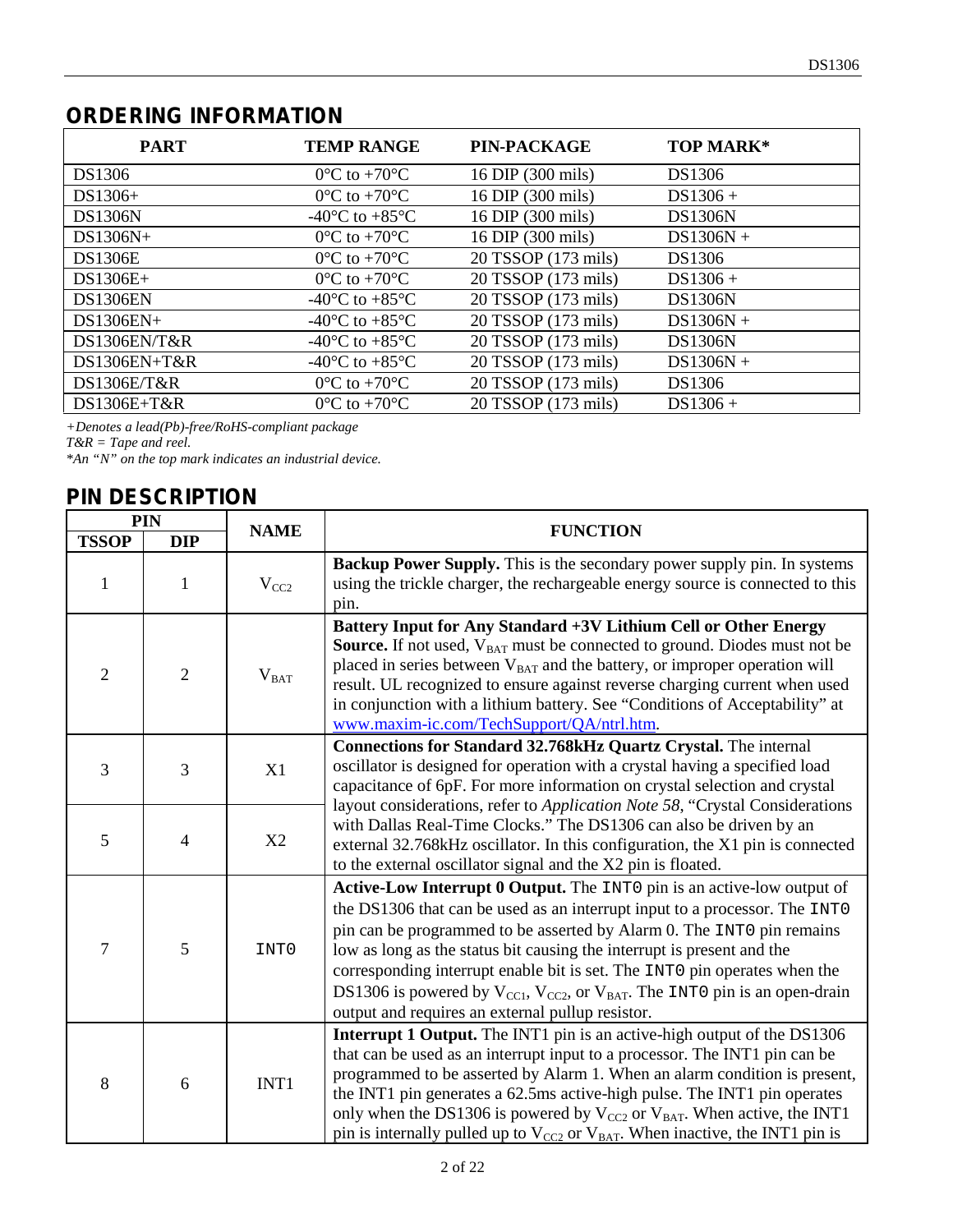|                 |                |                                    | internally pulled low.                                                                                                                                                                                                                                                                                                                                                                                     |
|-----------------|----------------|------------------------------------|------------------------------------------------------------------------------------------------------------------------------------------------------------------------------------------------------------------------------------------------------------------------------------------------------------------------------------------------------------------------------------------------------------|
|                 |                | <b>PIN DESCRIPTION (continued)</b> |                                                                                                                                                                                                                                                                                                                                                                                                            |
|                 | PIN            | <b>NAME</b>                        | <b>FUNCTION</b>                                                                                                                                                                                                                                                                                                                                                                                            |
| <b>TSSOP</b>    | <b>DIP</b>     |                                    |                                                                                                                                                                                                                                                                                                                                                                                                            |
| 9               | $\overline{7}$ | 1Hz                                | 1Hz Output. The 1Hz pin provides a 1Hz square wave output. This output<br>is active when the 1 Hz bit in the control register is a logic 1. Both INTO<br>and 1Hz pins are open-drain outputs. The interrupt, 1Hz signal, and the<br>internal clock continue to run regardless of the level of $V_{CC}$ (as long as a<br>power source is present).                                                          |
| 10              | 8              | <b>GND</b>                         | <b>Ground</b>                                                                                                                                                                                                                                                                                                                                                                                              |
| 11              | 9              | <b>SERMODE</b>                     | Serial Interface Mode. The SERMODE pin offers the flexibility to choose<br>between two serial interface modes. When connected to GND, standard<br>3-wire communication is selected. When connected to $V_{CC}$ , SPI<br>communication is selected.                                                                                                                                                         |
| 12              | 10             | CE                                 | Chip Enable. The chip enable signal must be asserted high during a read or<br>a write for both 3-wire and SPI communication. This pin has an internal<br>$55k\Omega$ pulldown resistor (typical).                                                                                                                                                                                                          |
| 14              | 11             | <b>SCLK</b>                        | Serial Clock. SCLK is used to synchronize data movement on the serial<br>interface for either the SPI or 3-wire interface.                                                                                                                                                                                                                                                                                 |
| 15              | 12             | <b>SDI</b>                         | Serial Data In. When SPI communication is selected, the SDI pin is the<br>serial data input for the SPI bus. When 3-wire communication is selected,<br>this pin must be tied to the SDO pin (the SDI and SDO pins function as a<br>single I/O pin when tied together).                                                                                                                                     |
| 16              | 13             | <b>SDO</b>                         | Serial Data Out. When SPI communication is selected, the SDO pin is the<br>serial data output for the SPI bus. When 3-wire communication is selected,<br>this pin must be tied to the SDI pin (the SDI and SDO pins function as a<br>single I/O pin when tied together). $V_{\text{CCIF}}$ provides the logic-high level.                                                                                  |
| 17              | 14             | $V_{CCIF}$                         | <b>Interface Logic Power-Supply Input.</b> The V <sub>CCIF</sub> pin allows the DS1306 to<br>drive SDO and 32kHz output pins to a level that is compatible with the<br>interface logic, thus allowing an easy interface to 3V logic in mixed supply<br>systems. This pin is physically connected to the source connection of the<br>p-channel transistors in the output buffers of the SDO and 32kHz pins. |
| 18              | 15             | 32kHz                              | 32.768kHz Output. The 32kHz pin provides a 32.768kHz output. This<br>signal is always present. V <sub>CCIF</sub> provides the logic-high level.                                                                                                                                                                                                                                                            |
| 20              | 16             | $V_{CC1}$                          | Primary Power Supply. DC power is provided to the device on this pin.<br>$V_{\text{CC1}}$ is the primary power supply.                                                                                                                                                                                                                                                                                     |
| 4, 6, 13,<br>19 |                | N.C.                               | <b>No Connection</b>                                                                                                                                                                                                                                                                                                                                                                                       |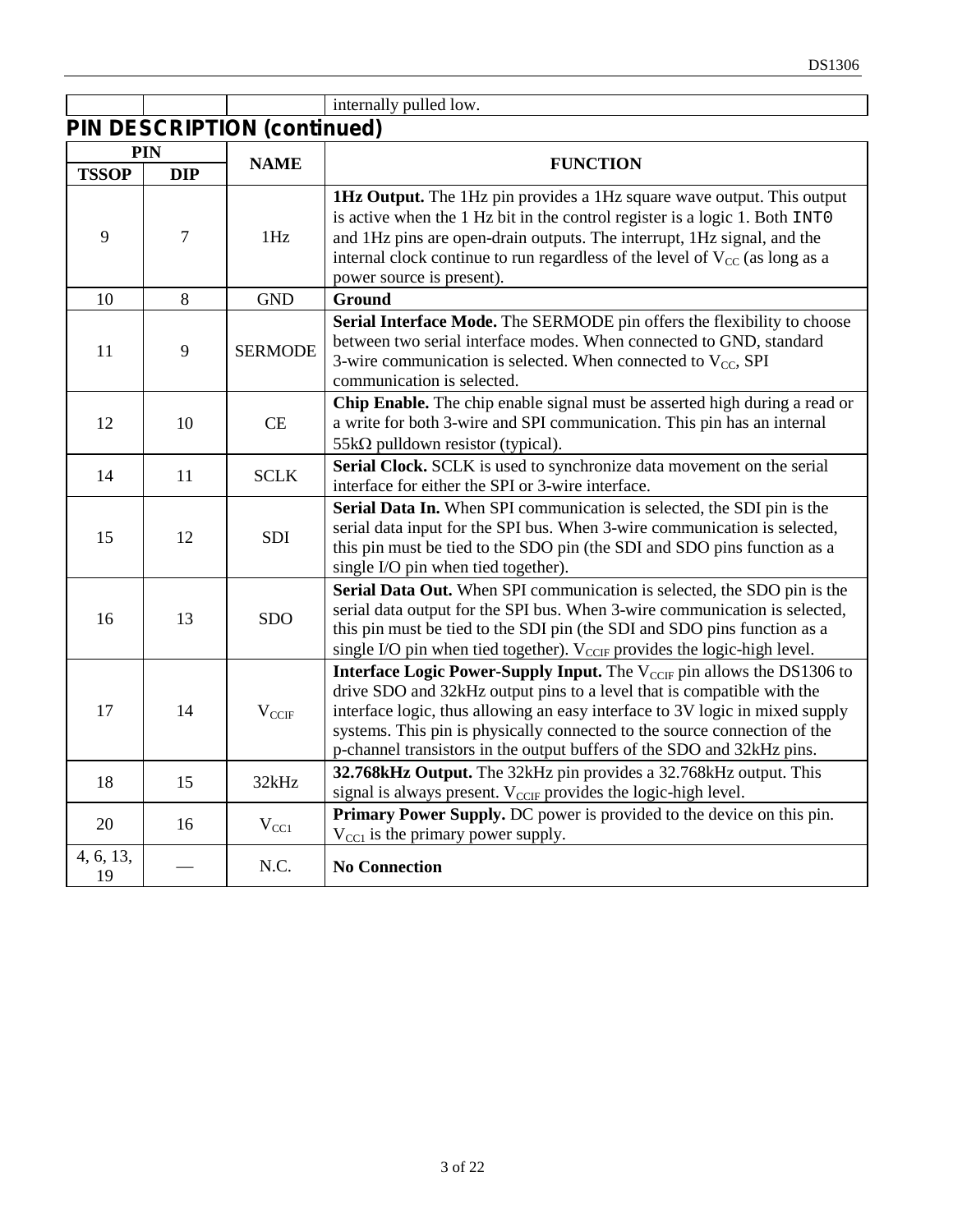#### **DESCRIPTION**

The DS1306 serial alarm real-time clock (RTC) provides a full binary coded decimal (BCD) clock calendar that is accessed by a simple serial interface. The clock/calendar provides seconds, minutes, hours, day, date, month, and year information. The end of the month date is automatically adjusted for months with fewer than 31 days, including corrections for leap year. The clock operates in either the 24 hour or 12-hour format with AM/PM indicator. In addition, 96 bytes of NV RAM are provided for data storage.

An interface logic power-supply input pin  $(V_{CCF})$  allows the DS1306 to drive SDO and 32kHz pins to a level that is compatible with the interface logic. This allows an easy interface to 3V logic in mixed supply systems. The DS1306 offers dual-power supplies as well as a battery-input pin. The dual-power supplies support a programmable trickle charge circuit that allows a rechargeable energy source (such as a super cap or rechargeable battery) to be used for a backup supply. The  $V_{BAT}$  pin allows the device to be backed up by a non-rechargeable battery. The DS1306 is fully operational from 2.0V to 5.5V.

Two programmable time-of-day alarms are provided by the DS1306. Each alarm can generate an interrupt on a programmable combination of seconds, minutes, hours, and day. "Don't care" states can be inserted into one or more fields if it is desired for them to be ignored for the alarm condition. A 1Hz and a 32kHz clock output are also available.

The DS1306 supports a direct interface to SPI serial data ports or standard 3-wire interface. An easy-touse address and data format is implemented in which data transfers can occur 1 byte at a time or in multiple-byte burst mode.

#### **OPERATION**

The block diagram in Figure 1 shows the main elements of the serial alarm RTC. The following paragraphs describe the function of each pin.



# **Figure 1. BLOCK DIAGRAM**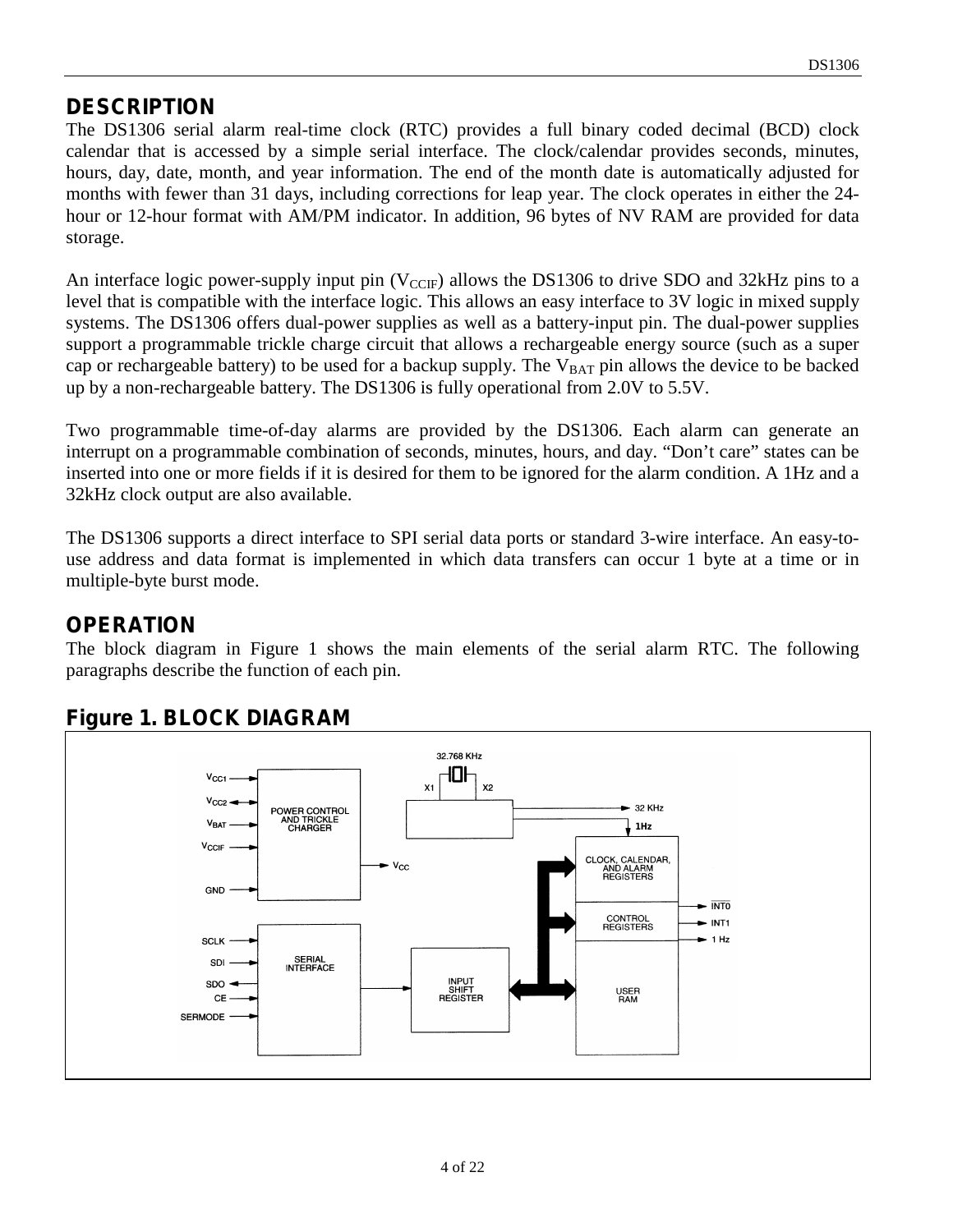# **RECOMMENDED LAYOUT FOR CRYSTAL**



# **CLOCK ACCURACY**

The accuracy of the clock is dependent upon the accuracy of the crystal and the accuracy of the match between the capacitive load of the oscillator circuit and the capacitive load for which the crystal was trimmed. Additional error is added by crystal frequency drift caused by temperature shifts. External circuit noise coupled into the oscillator circuit can result in the clock running fast. Refer to *Application Note 58: Crystal Considerations with Dallas Real-Time Clocks* for detailed information.

# **Table 1. Crystal Specifications**

| <b>SYMBOL</b> | MIN | TVP    | MAX | I INITS |
|---------------|-----|--------|-----|---------|
|               |     | 32.768 |     | kHz     |
|               |     |        | 43  |         |
|               |     |        |     | nн      |
|               |     |        |     |         |

*\*The crystal, traces, and crystal input pins should be isolated from RF generating signals. Refer to*  Application Note 58: Crystal Considerations for Dallas Real-Time Clocks *for additional specifications.*

# **CLOCK, CALENDAR, AND ALARM**

The time and calendar information is obtained by reading the appropriate register bytes. The RTC registers are illustrated in Figure 2. The time, calendar, and alarm are set or initialized by writing the appropriate register bytes. Note that some bits are set to 0. These bits always read 0 regardless of how they are written. Also note that registers 12h to 1Fh (read) and registers 92h to 9Fh are reserved. These registers always read 0 regardless of how they are written. The contents of the time, calendar, and alarm registers are in the BCD format.. Values in the day register that correspond to the day of the week are user-defined, but must be sequential (e.g. if 1 equals Sunday, 2 equals Monday and so on). The day register increments at midnight. Illogical time and date entries result in undefined operation.

# **WRITING TO THE CLOCK REGISTERS**

The internal time and date registers continue to increment during write operations. However, the countdown chain is reset when the seconds register is written. Writing the time and date registers within one second after writing the seconds register ensures consistent data.

Terminating a write before the last bit is sent aborts the write for that byte.

# **READING FROM THE CLOCK REGISTERS**

Buffers are used to copy the time and date register at the beginning of a read. When reading in burst mode, the user copy is static while the internal registers continue to increment.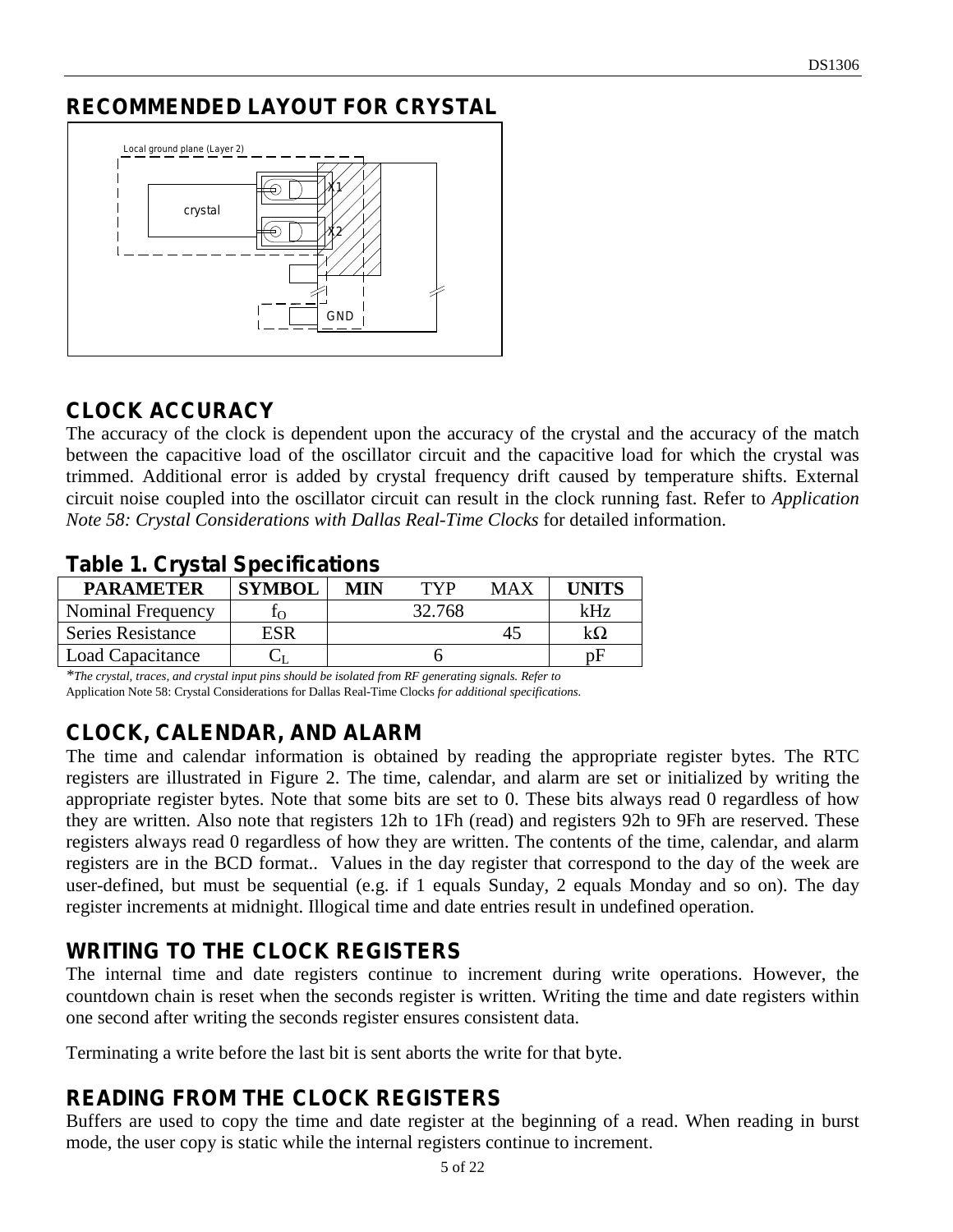#### **Figure 2. RTC REGISTERS AND ADDRESS MAP**

| <b>HEX ADDRESS</b> |               | Bit7           | Bit6                     | Bit5                               | Bit4             | Bit3                     | Bit2                | Bit1                       | <b>Bit0</b> | <b>RANGE</b>                 |  |           |
|--------------------|---------------|----------------|--------------------------|------------------------------------|------------------|--------------------------|---------------------|----------------------------|-------------|------------------------------|--|-----------|
| <b>READ</b>        | <b>WRITE</b>  |                |                          |                                    |                  |                          |                     |                            |             |                              |  |           |
| 00h                | 80h           | $\theta$       |                          | <b>10 SEC</b>                      |                  |                          | <b>SEC</b>          |                            |             | $00 - 59$                    |  |           |
| 01h                | 81h           | $\overline{0}$ |                          | <b>10 MIN</b>                      |                  |                          | <b>MIN</b>          |                            |             | $00 - 59$                    |  |           |
| 02h                | 82h           | $\overline{0}$ | 12<br>24                 | $\mathbf{P}$<br>$\mathbf{A}$<br>10 | $10-HR$          |                          | <b>HOURS</b>        |                            |             | $01 - 12 + P/A$<br>$00 - 23$ |  |           |
| 03h                | 83h           | $\theta$       | $\overline{0}$           | $\Omega$                           | $\Omega$         | $\overline{0}$           |                     | <b>DAY</b>                 |             | $01 - 07$                    |  |           |
| 04h                | 84h           | $\overline{0}$ | $\mathbf{0}$             |                                    | 10-DATE          |                          | <b>DATE</b>         |                            |             | $1 - 31$                     |  |           |
| 05h                | 85h           | $\overline{0}$ | $\theta$                 |                                    | 10-MONTH         |                          | <b>MONTH</b>        |                            |             | $01 - 12$                    |  |           |
| 06h                | 86h           |                |                          | 10-YEAR                            |                  |                          | <b>YEAR</b>         |                            |             | $00 - 99$                    |  |           |
| 07h                | 87h           | M              |                          |                                    | 10-SEC ALARM 0   |                          | <b>SEC ALARM 0</b>  |                            |             | $00 - 59$                    |  |           |
| 08h                | 88h           | M              |                          | 10-MIN ALARM 0                     |                  | MIN ALARM 0              |                     |                            |             |                              |  | $00 - 59$ |
| 09h                | 89h           | M              | 12<br>24                 | $\mathbf{P}$<br>$\mathbf{A}$<br>10 | $10-HR$          | HOUR ALARM 0             |                     | $01-12 + P/A$<br>$00 - 23$ |             |                              |  |           |
| 0Ah                | 8Ah           | M              | $\overline{0}$           | $\Omega$                           | $\overline{0}$   | $\overline{0}$           |                     | DAY ALARM 0                |             | $01 - 07$                    |  |           |
| 0 <sub>Bh</sub>    | 8Bh           | M              |                          | 10 SEC ALARM 1                     |                  |                          | <b>SEC ALARM 1</b>  |                            |             | $00 - 59$                    |  |           |
| 0Ch                | 8Ch           | M              |                          |                                    | 10 MIN ALARM 1   |                          | MIN ALARM 1         |                            |             | $00 - 59$                    |  |           |
| 0Dh                | 8Dh           | M              | 12<br>24                 | $\mathbf P$<br>$\mathbf{A}$<br>10  | $10-HR$          |                          | <b>HOUR ALARM 1</b> |                            |             | $01-12 + P/A$<br>$00 - 23$   |  |           |
| 0Eh                | 8Eh           | M              | $\overline{0}$           | $\boldsymbol{0}$                   | $\boldsymbol{0}$ | $\boldsymbol{0}$         |                     |                            |             | $01 - 07$                    |  |           |
|                    |               |                | DAY ALARM 1              |                                    |                  |                          |                     |                            |             |                              |  |           |
| 0Fh                | 8Fh           |                | <b>CONTROL REGISTER</b>  |                                    |                  |                          |                     |                            |             |                              |  |           |
| 10 <sub>h</sub>    | 90h           |                | <b>STATUS REGISTER</b>   |                                    |                  |                          |                     |                            |             |                              |  |           |
| 11h                | 91h           |                | TRICKLE CHARGER REGISTER |                                    |                  |                          |                     |                            |             |                              |  |           |
| $12h-1Fh$          | $92h-$<br>9Fh |                | <b>RESERVED</b>          |                                    |                  |                          |                     |                            |             |                              |  |           |
| $20h-7Fh$          | $A0h-$<br>FFh |                |                          |                                    |                  | <b>96-BYTES USER RAM</b> |                     |                            |             |                              |  |           |

*Note: Range for alarm registers does not include mask'm' bits.*

The DS1306 can be run in either 12-hour or 24-hour mode. Bit 6 of the hours register is defined as the 12- or 24-hour mode select bit. When high, the 12-hour mode is selected. In the 12-hour mode, bit 5 is the AM/PM bit with logic-high being PM. In the 24-hour mode, bit 5 is the second 10-hour bit (20 to 23 hours).

The DS1306 contains two time-of-day alarms. Time-of-day alarm 0 can be set by writing to registers 87h to 8Ah. Time-of-day Alarm 1 can be set by writing to registers 8Bh to 8Eh. Bit 7 of each of the time-ofday alarm registers are mask bits (Table 2). When all of the mask bits are logic 0, a time-of-day alarm only occurs once per week when the values stored in timekeeping registers 00h to 03h match the values stored in the time-of-day alarm registers. An alarm is generated every day when bit 7 of the day alarm register is set to a logic 1. An alarm is generated every hour when bit 7 of the day and hour alarm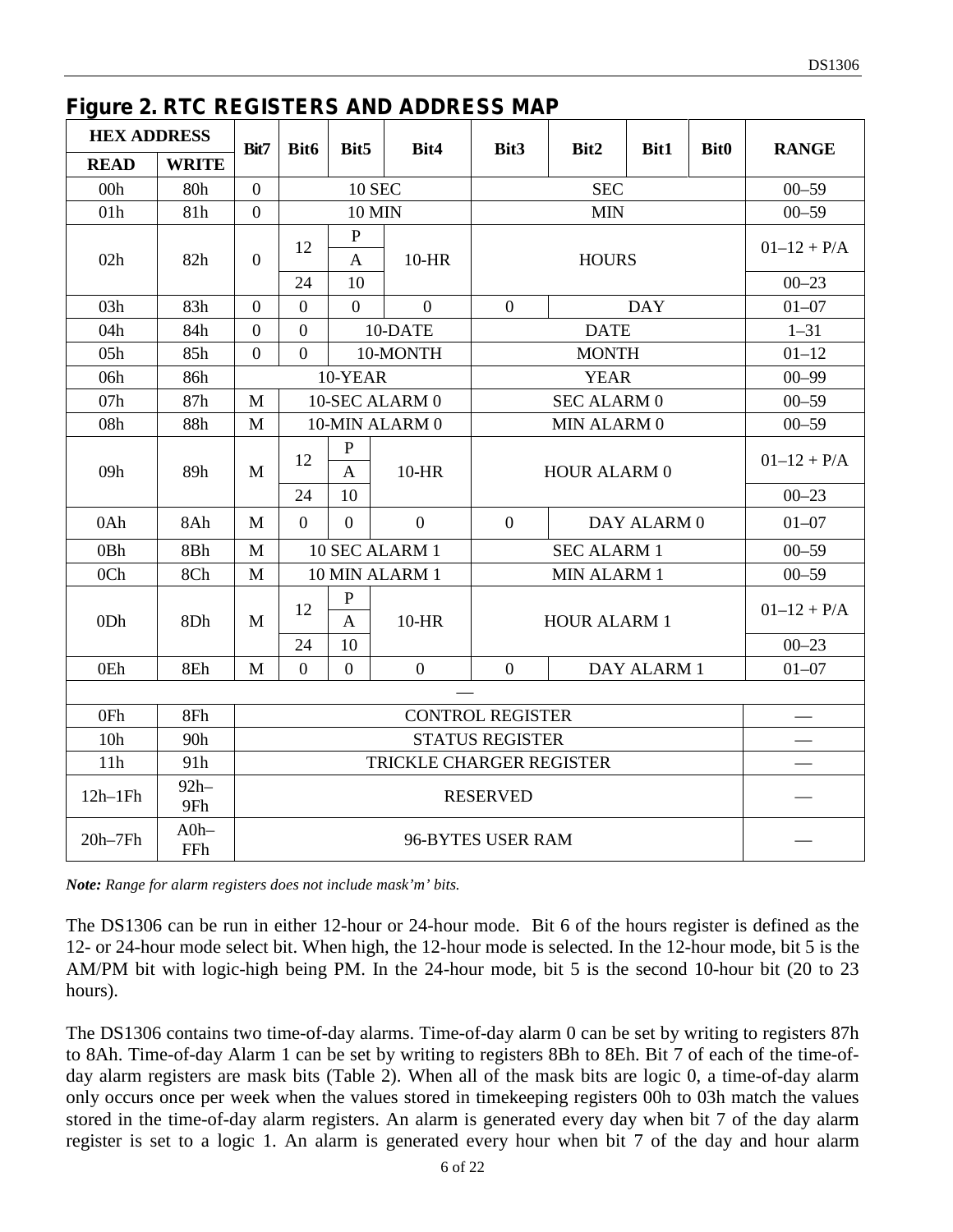registers is set to a logic 1. Similarly, an alarm is generated every minute when bit 7 of the day, hour, and minute alarm registers is set to a logic 1. When bit 7 of the day, hour, minute, and seconds alarm registers is set to a logic 1, an alarm occurs every second.

During each clock update, the RTC compares the Alarm 0 and Alarm 1 registers with the corresponding clock registers. When a match occurs, the corresponding alarm flag bit in the status register is set to a 1. If the corresponding alarm interrupt enable bit is enabled, an interrupt output is activated.

## **Table 2. TIME-OF-DAY ALARM MASK BITS**

| <b>ALARM REGISTER MASK BITS (BIT 7)</b> |             | <b>FUNCTION</b>                             |
|-----------------------------------------|-------------|---------------------------------------------|
| <b>SECONDS   MINUTES   HOURS</b>        | <b>DAYS</b> |                                             |
|                                         |             | Alarm once per second                       |
|                                         |             | Alarm when seconds match                    |
|                                         |             | Alarm when minutes and seconds match        |
|                                         |             | Alarm hours, minutes, and seconds match     |
|                                         |             | Alarm day, hours, minutes and seconds match |

## **SPECIAL PURPOSE REGISTERS**

The DS1306 has three additional registers (control register, status register, and trickle charger register) that control the real-time clock, interrupts, and trickle charger.

#### **CONTROL REGISTER (READ 0Fh, WRITE 8Fh)**

| BIT7 | BIT6      | $\mathbf{n}$ in $\mathbf{r}$<br>DI 19 | BIT4 | DIT?<br>bl 1 J | DITM<br>DI LA | BIT1                            | <b>BIT0</b>              |
|------|-----------|---------------------------------------|------|----------------|---------------|---------------------------------|--------------------------|
|      | WP<br>. . |                                       |      |                | 1Hz           | $\mathbf{r}$<br>. . H<br>31 L I | IFf<br>$\cdot$ . The set |

**WP (Write Protect)** – Before any write operation to the clock or RAM, this bit must be logic 0. When high, the write protect bit prevents a write operation to any register, including bits 0, 1, and 2 of the control register. Upon initial power-up, the state of the WP bit is undefined. Therefore, the WP bit should be cleared before attempting to write to the device. When WP is set, it must be cleared before any other control register bit can be written.

**1Hz (1Hz Output Enable)** – This bit controls the 1Hz output. When this bit is a logic 1, the 1Hz output is enabled. When this bit is a logic 0, the 1Hz output is high-Z.

**AIE0 (Alarm Interrupt Enable 0)** – When set to a logic 1, this bit permits the interrupt 0 request flag (IRQF0) bit in the status register to assert INT0 . When the AIE0 bit is set to logic 0, the IRQF0 bit does not initiate the INT0 signal.

**AIE1 (Alarm Interrupt Enable 1)** – When set to a logic 1, this bit permits the interrupt 1 request flag (IRQF1) bit in the status register to assert INT1. When the AIE1 bit is set to logic 0, the IRQF1 bit does not initiate an interrupt signal, and the INT1 pin is set to a logic 0 state.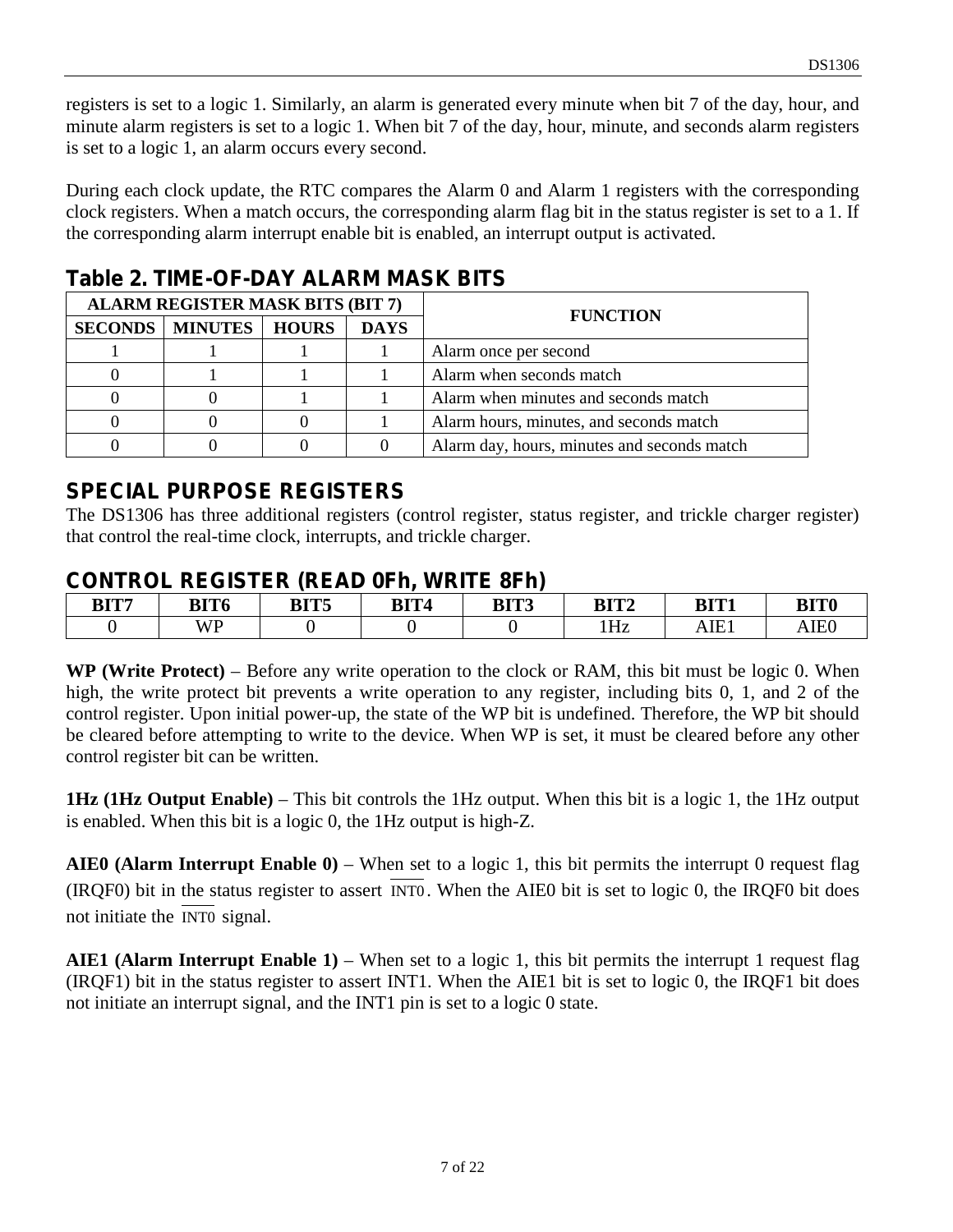#### **STATUS REGISTER (READ 10H)**

| BIT7 | <b>BIT6</b> | <b>DITE</b><br>DI 15 | BIT4 | BIT3 | BIT <sub>2</sub> | BIT1        | <b>BIT0</b>      |
|------|-------------|----------------------|------|------|------------------|-------------|------------------|
|      |             |                      |      |      |                  | <b>IROF</b> | <b>IROE0</b><br> |

**IRQF0 (Interrupt 0 Request Flag)** – A logic 1 in the interrupt request flag bit indicates that the current time has matched the Alarm 0 registers. If the AIE0 bit is also a logic 1, the INT0 pin goes low. IRQF0 is cleared when the address pointer goes to any of the Alarm 0 registers during a read or write. IRQF0 is activated when the device is powered by  $V_{\text{CC1}}$ ,  $V_{\text{CC2}}$ , or  $V_{\text{BAT}}$ .

**IRQF1 (Interrupt 1 Request Flag)** – A logic 1 in the interrupt request flag bit indicates that the current time has matched the Alarm 1 registers. If the AIE1 bit is also a logic 1, the INT1 pin generates a 62.5ms active-high pulse. IRQF1 is cleared when the address pointer goes to any of the alarm 1 registers during a read or write. IRQF1 is activated only when the device is powered by  $V_{CC2}$  or  $V_{BAT}$ .

## **TRICKLE CHARGE REGISTER (READ 11H, WRITE 91H)**

This register controls the trickle charge characteristics of the DS1306. The simplified schematic of Figure 3 shows the basic components of the trickle charger. The trickle charge select (TCS) bits (bits 4–7) control the selection of the trickle charger. In order to prevent accidental enabling, only a pattern of 1010 enables the trickle charger. All other patterns disable the trickle charger. The DS1306 powers up with the trickle charger disabled. The diode select (DS) bits (bits 2–3) select whether one diode or two diodes are connected between  $V_{\text{CC}1}$  and  $V_{\text{CC}2}$ . The diode select (DS) bits (bits 2–3) select whether one diode or two diodes are connected between  $V_{\text{CC}1}$  and  $V_{\text{CC}2}$ . The resistor select (RS) bits select the resistor that is connected between  $V_{\text{CC}1}$  and  $V_{\text{CC}2}$ . The resistor and diodes are selected by the RS and DS bits as shown in Table 3.



## **Figure 3. PROGRAMMABLE TRICKLE CHARGER**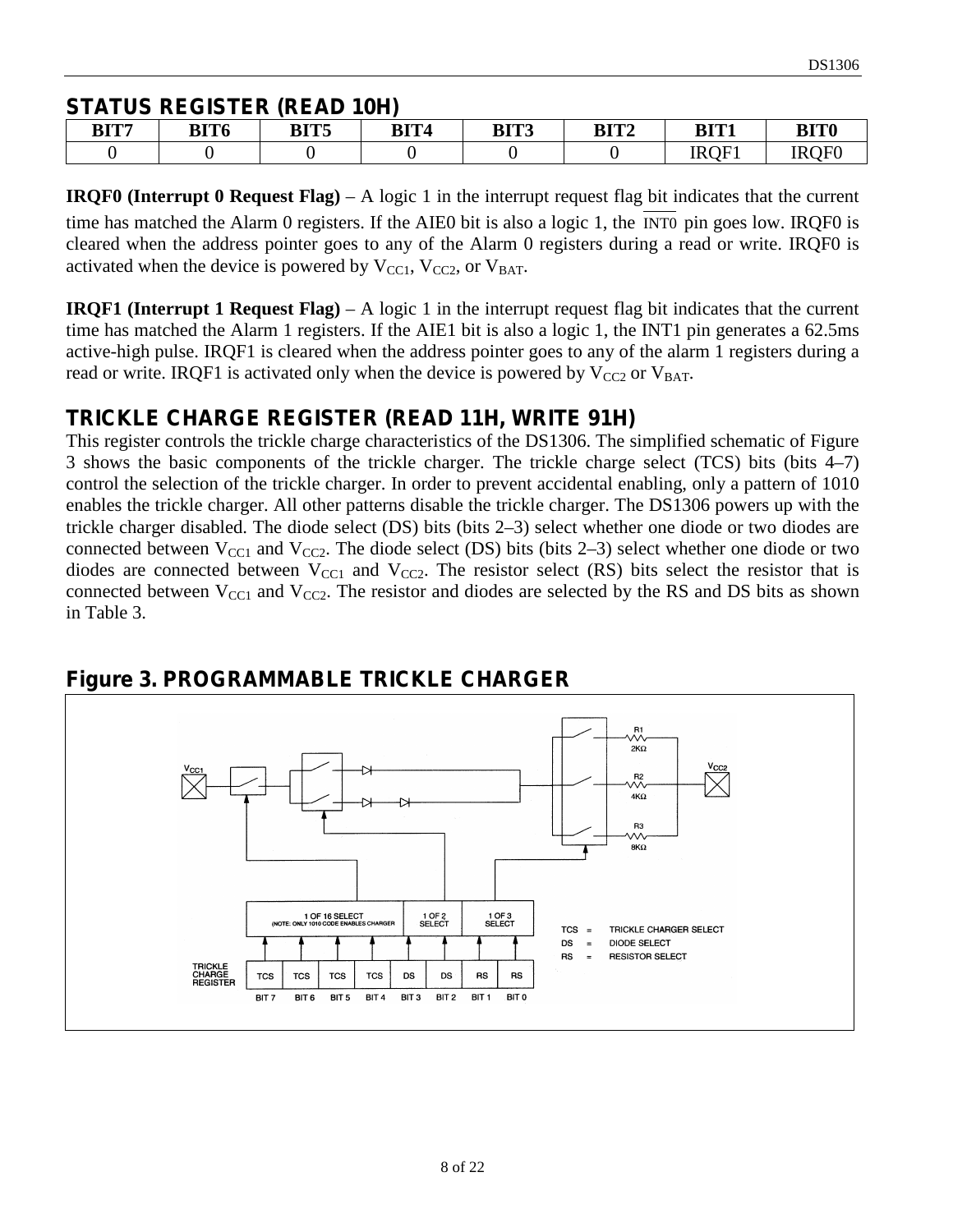| <b>TCS</b><br>Bit 7 | <b>TCS</b><br>Bit 6 | <b>TCS</b><br>Bit 5 | <b>TCS</b><br>Bit 4 | <b>DS</b><br>Bit 3 | <b>DS</b><br>Bit 2 | <b>RS</b><br>Bit 1 | <b>RS</b><br>Bit 0 | <b>FUNCTION</b>        |
|---------------------|---------------------|---------------------|---------------------|--------------------|--------------------|--------------------|--------------------|------------------------|
| X                   | X                   | X                   | X                   | X                  | X                  | $\Omega$           | $\theta$           | Disabled               |
| X                   | X                   | X                   | X                   | $\overline{0}$     | $\theta$           | X                  | X                  | Disabled               |
| X                   | X                   | X                   | X                   | 1                  | 1                  | X                  | X                  | Disabled               |
| 1                   | $\overline{0}$      | 1                   | $\overline{0}$      | $\overline{0}$     | $\mathbf{1}$       | $\overline{0}$     | 1                  | 1 Diode, $2k\Omega$    |
| 1                   | $\overline{0}$      | 1                   | $\overline{0}$      | $\overline{0}$     | 1                  | 1                  | $\overline{0}$     | 1 Diode, $4k\Omega$    |
| $\mathbf{1}$        | $\overline{0}$      | 1                   | $\overline{0}$      | $\theta$           | $\mathbf{1}$       | 1                  | 1                  | 1 Diode, $8k\Omega$    |
| 1                   | $\Omega$            | 1                   | $\overline{0}$      | 1                  | $\theta$           | $\Omega$           | 1                  | 2 Diodes, $2k\Omega$   |
| 1                   | $\overline{0}$      | 1                   | $\overline{0}$      | 1                  | $\theta$           | 1                  | $\theta$           | 2 Diodes, $4k\Omega$   |
| 1                   | $\overline{0}$      | $\mathbf{1}$        | $\overline{0}$      | 1                  | $\theta$           | 1                  | 1                  | 2 Diodes, $8k\Omega$   |
| $\overline{0}$      | 1                   | $\overline{0}$      | 1                   | 1                  | 1                  | $\theta$           | $\overline{0}$     | Initial power-on state |

**Table 3. TRICKLE CHARGER RESISTOR AND DIODE SELECT** 

If RS is 00, the trickle charger is disabled independently of TCS.

Diode and resistor selection is determined by the user according to the maximum current desired for battery or super cap charging. The maximum charging current can be calculated as illustrated in the following example. Assume that a system power supply of 5V is applied to  $V_{\text{CC1}}$  and a super cap is connected to  $V_{CC2}$ . Also assume that the trickle charger has been enabled with one diode and resister R1 between  $V_{CC1}$  and  $V_{CC2}$ . The maximum current  $I_{MAX}$  would, therefore, be calculated as follows:

 $I_{MAX} = (5.0V - diode drop) / R1 \approx (5.0V - 0.7V) / 2k\Omega \approx 2.2mA$ 

As the super cap charges, the voltage drop between  $V_{\text{CC1}}$  and  $V_{\text{CC2}}$  decreases and, therefore, the charge current decreases.

#### **POWER CONTROL**

Power is provided through the  $V_{\text{CC1}}$ ,  $V_{\text{CC2}}$ , and  $V_{\text{BAT}}$  pins. Three different power supply configurations are illustrated in Figure 4. Configuration 1 shows the DS1306 being backed up by a non-rechargeable energy source such as a lithium battery. In this configuration, the system power supply is connected to  $V_{\text{CC1}}$  and  $V_{\text{CC2}}$  is grounded. When  $V_{\text{CC}}$  falls below  $V_{\text{BAT}}$  the device switches into a low-current battery backup mode. Upon power-up, the device switches from  $V_{BAT}$  to  $V_{CC}$  when  $V_{CC}$  is greater than  $V_{BAT}$  + 0.2V. The device is write-protected whenever it is switched to  $V_{BAT}$ .

Configuration 2 illustrates the DS1306 being backed up by a rechargeable energy source. In this case, the  $V_{BAT}$  pin is grounded,  $V_{CCI}$  is connected to the primary power supply, and  $V_{CC2}$  is connected to the secondary supply (the rechargeable energy source). The DS1306 operates from the larger of  $V_{\text{CC1}}$  or  $V_{CC2}$ . When  $V_{CC1}$  is greater than  $V_{CC2}$  + 0.2V (typical),  $V_{CC1}$  powers the DS1306. When  $V_{CC1}$  is less than  $V_{CC2}$ ,  $V_{CC2}$  powers the DS1306. The DS1306 does not write-protect itself in this configuration.

Configuration 3 shows the DS1306 in battery-operate mode, where the device is powered only by a single battery. In this case, the  $V_{\text{CC1}}$  and  $V_{\text{BAT}}$  pins are grounded and the battery is connected to the  $V_{\text{CC2}}$  pin.

Only these three configurations are allowed. Unused supply pins must be grounded.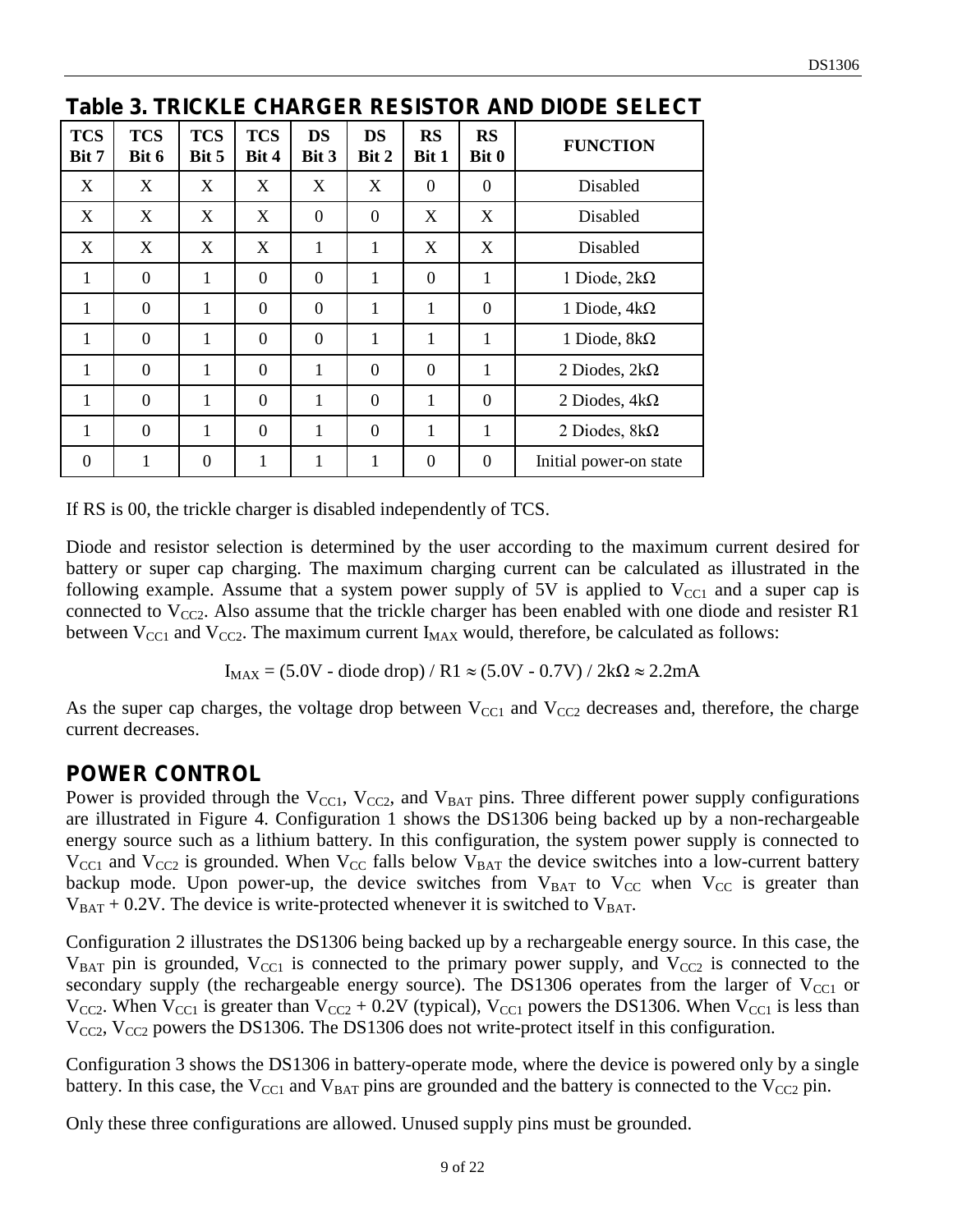# **Figure 4. POWER-SUPPLY CONFIGURATIONS**

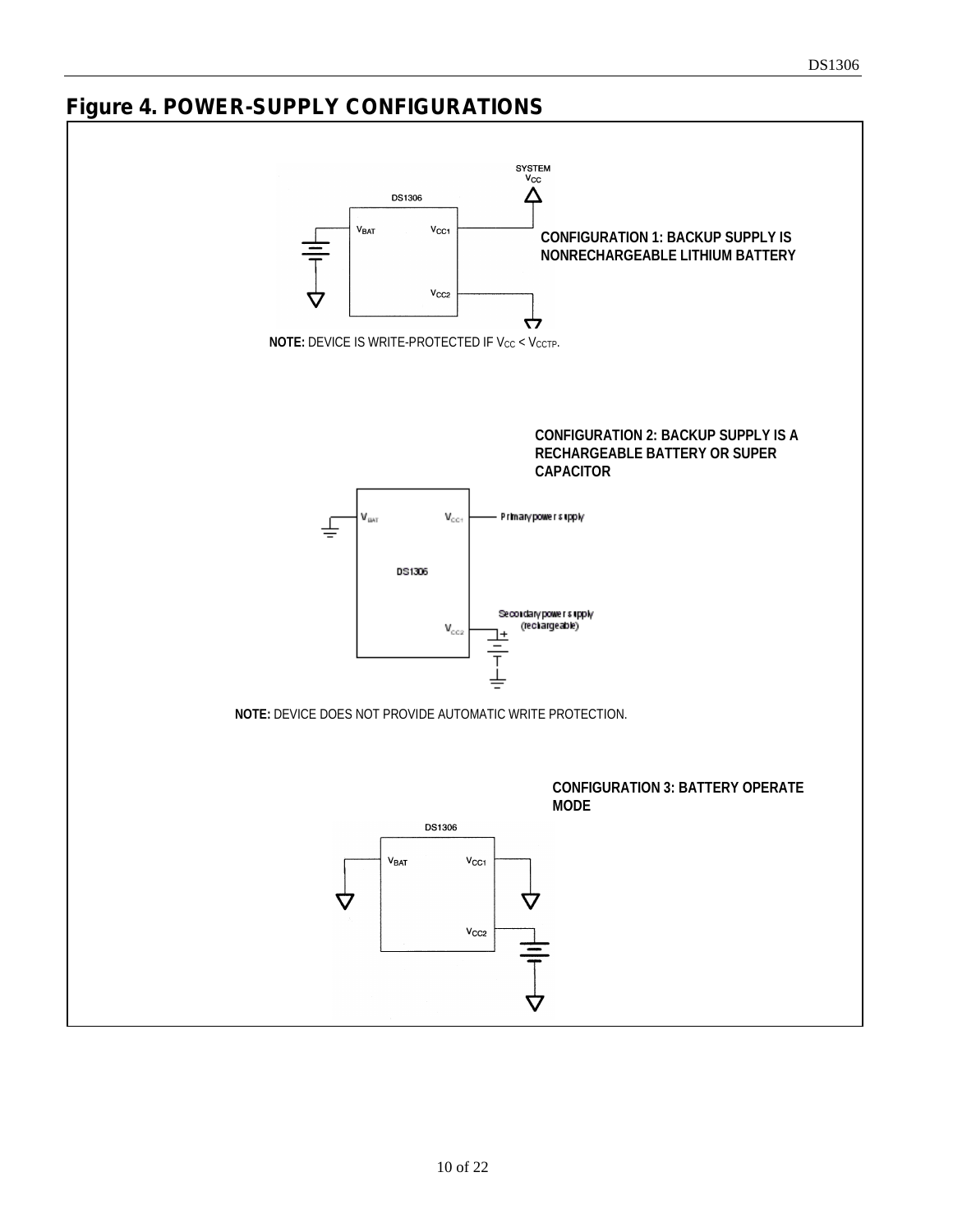## **SERIAL INTERFACE**

The DS1306 offers the flexibility to choose between two serial interface modes. The DS1306 can communicate with the SPI interface or with a standard 3-wire interface. The interface method used is determined by the SERMODE pin. When this pin is connected to  $V_{CC}$ , SPI communication is selected. When this pin is connected to ground, standard 3-wire communication is selected.

## **SERIAL PERIPHERAL INTERFACE (SPI)**

The serial peripheral interface (SPI) is a synchronous bus for address and data transfer and is used when interfacing with the SPI bus on specific Motorola microcontrollers such as the 68HC05C4 and the 68HC11A8. The SPI mode of serial communication is selected by tying the SERMODE pin to  $V_{CC}$ .

Four pins are used for the SPI. The four pins are the SDO (serial data out), SDI (serial data in), CE (chip enable), and SCLK (serial clock). The DS1306 is the slave device in an SPI application, with the microcontroller being the master.

The SDI and SDO pins are the serial data input and output pins for the DS1306, respectively. The CE input is used to initiate and terminate a data transfer. The SCLK pin is used to synchronize data movement between the master (microcontroller) and the slave (DS1306) devices.

The shift clock (SCLK), which is generated by the microcontroller, is active only during address and data transfer to any device on the SPI bus. The inactive clock polarity is programmable in some microcontrollers. The DS1306 determines on the clock polarity by sampling SCLK when CE becomes active. Therefore either SCLK polarity can be accommodated. Input data (SDI) is latched on the internal strobe edge and output data (SDO) is shifted out on the shift edge (Figure 5). There is one clock for each bit transferred. Address and data bits are transferred in groups of eight, MSB first.

## **Figure 5. SERIAL CLOCK AS A FUNCTION OF MICROCONTROLLER CLOCK POLARITY (CPOL)**

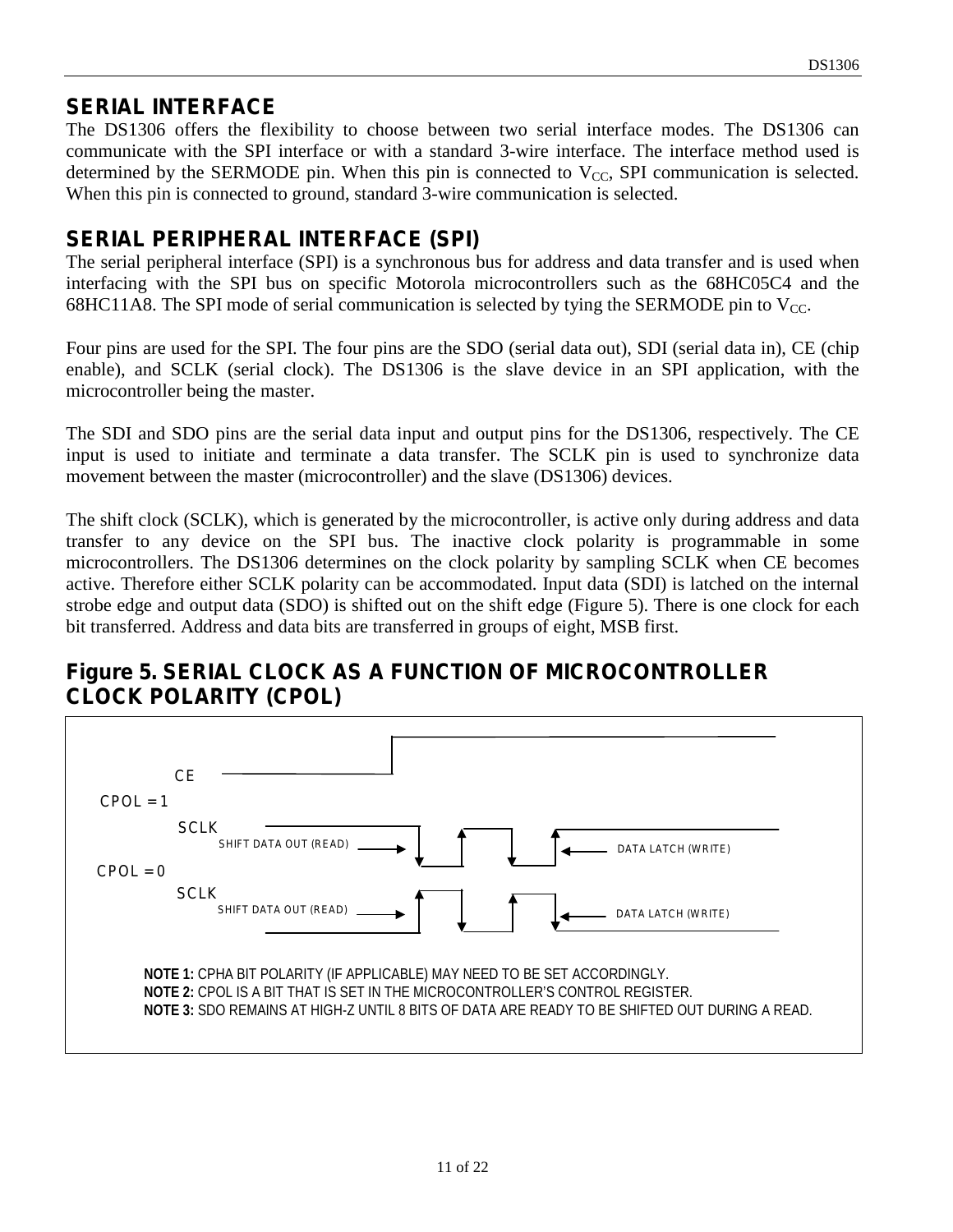#### **ADDRESS AND DATA BYTES**

Address and data bytes are shifted MSB first into the serial data input (SDI) and out of the serial data output (SDO). Any transfer requires the address of the byte to specify a write or read to either a RTC or RAM location, followed by one or more bytes of data. Data is transferred out of the SDO for a read operation and into the SDI for a write operation (Figures 6 and 7).



#### **Figure 6. SPI SINGLE-BYTE WRITE**

# **Figure 7. SPI SINGLE-BYTE READ**

| CE                             |                 |                      |                       |                |                                  |                      |                |                      |  |
|--------------------------------|-----------------|----------------------|-----------------------|----------------|----------------------------------|----------------------|----------------|----------------------|--|
| SCLK*                          |                 |                      |                       |                | $\mathbf{r}$                     |                      |                |                      |  |
| <b>SDI</b>                     | <b>A7</b><br>A6 | A <sub>5</sub><br>A4 | A3<br><b>A2</b><br>A1 | A <sub>0</sub> |                                  |                      |                |                      |  |
| SDO                            | HIGH Z          |                      |                       | D7             | D <sub>6</sub><br>D <sub>5</sub> | D3<br>D <sub>4</sub> | D <sub>2</sub> | D1<br>D <sub>0</sub> |  |
| * SCLK CAN BE EITHER POLARITY. |                 |                      | $SERMODE = V_{cc}$    |                |                                  |                      |                |                      |  |

The address byte is always the first byte entered after CE is driven high. The most significant bit (A7) of this byte determines if a read or write takes place. If A7 is 0, one or more read cycles occur. If A7 is 1, one or more write cycles occur.

Data transfers can occur one byte at a time or in multiple-byte burst mode. After CE is driven high an address is written to the DS1306. After the address, 1 or more data bytes can be written or read. For a single-byte transfer, one byte is read or written and then CE is driven low. For a multiple-byte transfer, however, multiple bytes can be read or written to the DS1306 after the address has been written. Each read or write cycle causes the RTC register or RAM address to automatically increment. Incrementing continues until the device is disabled. When the RTC is selected, the address wraps to 00h after incrementing to 1Fh (during a read) and wraps to 80h after incrementing to 9Fh (during a write). When the RAM is selected, the address wraps to 20h after incrementing to 7Fh (during a read) and wraps to A0h after incrementing to FFh (during a write).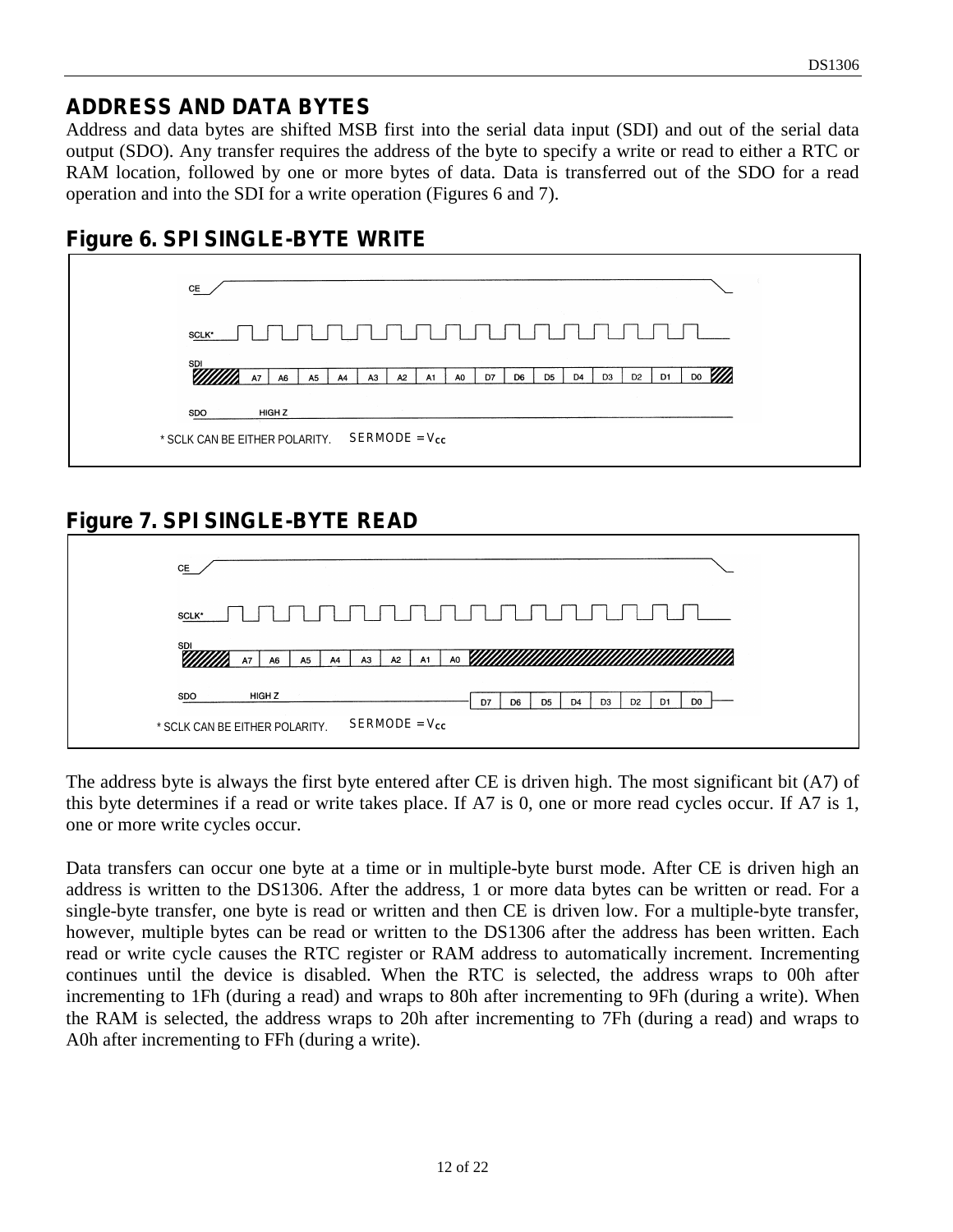## **Figure 8. SPI MULTIPLE-BYTE BURST TRANSFER**



# **READING AND WRITING IN BURST MODE**

Burst mode is similar to a single-byte read or write, except that CE is kept high and additional SCLK cycles are sent until the end of the burst. The clock registers and the user RAM may be read or written in burst mode. When accessing the clock registers in burst mode, the address pointer will wrap around after reaching 1Fh (9Fh for writes). When accessing the user RAM in burst mode, the address pointer wraps around after reaching 7Fh (FFh for writes).

#### **3-WIRE INTERFACE**

The 3-wire interface mode operates similar to the SPI mode. However, in 3-wire mode there is one I/O instead of separate data in and data out signals. The 3-wire interface consists of the I/O (SDI and SDO pins tied together), CE, and SCLK pins. In 3-wire mode, each byte is shifted in LSB first, unlike SPI mode, where each byte is shifted in MSB first.

As is the case with the SPI mode, an address byte is written to the device followed by a single data byte or multiple data bytes. Figure 9 illustrates a read and write cycle. In 3-wire mode, data is input on the rising edge of SCLK and output on the falling edge of SCLK.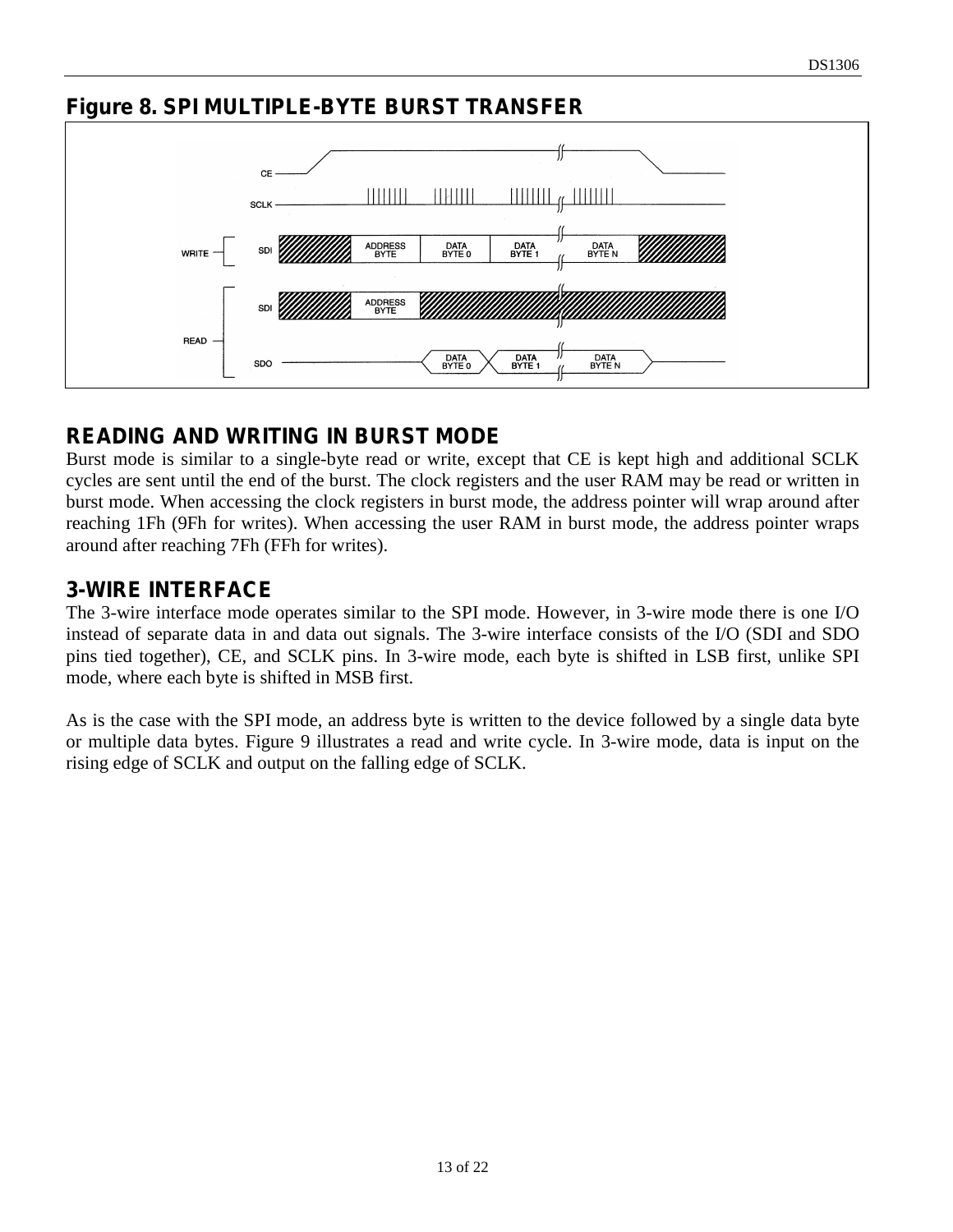# **Figure 9. 3-WIRE SINGLE BYTE TRANSFER**

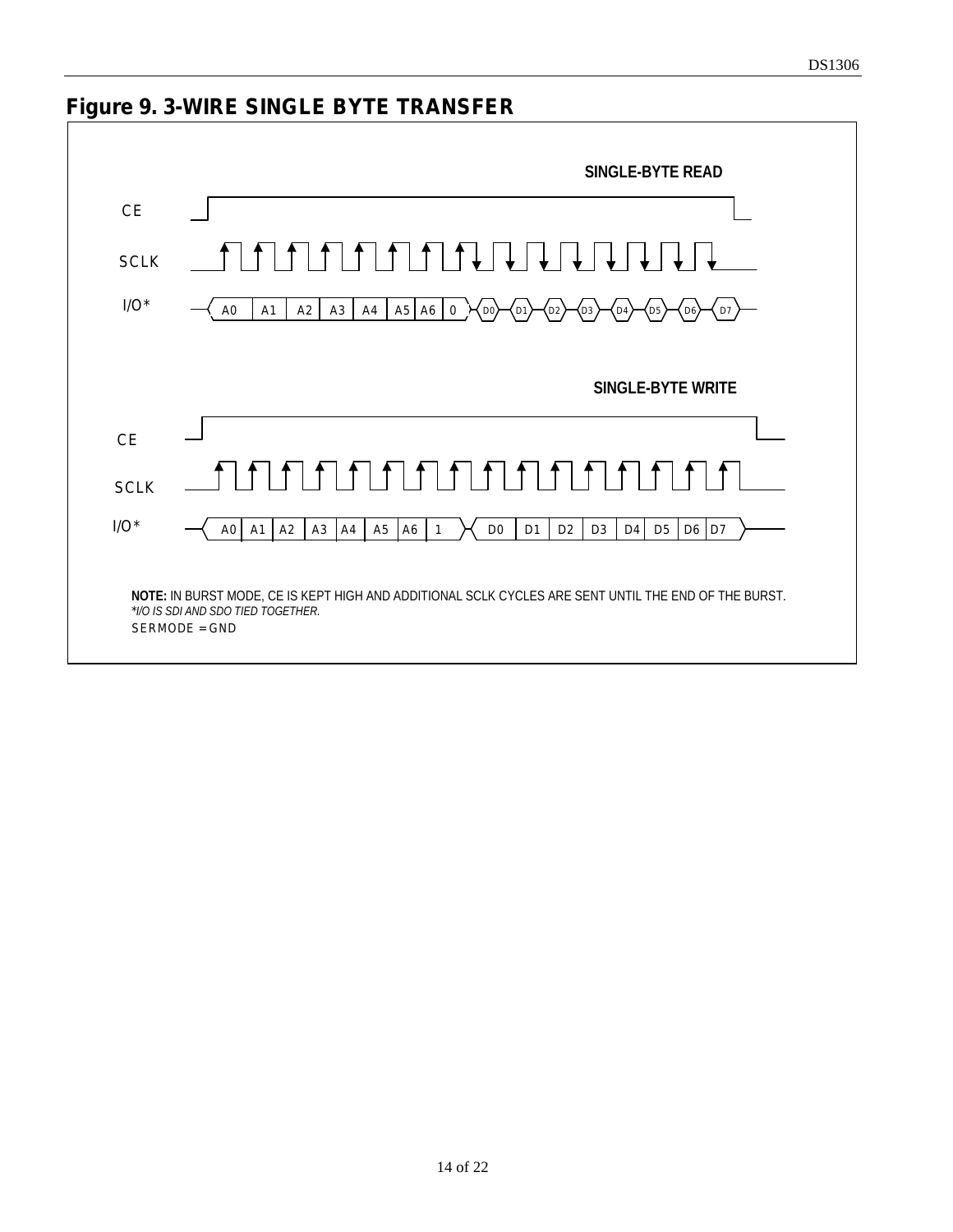# **ABSOLUTE MAXIMUM RATINGS**

| Specification |
|---------------|

*This is a stress rating only and functional operation of the device at these or any other conditions beyond those indicated in the operation sections of this specification is not implied. Exposure to absolute maximum rating conditions for extended periods of time can affect reliability.*

#### **OPERATING RANGE**

| <b>RANGE</b> | <b>TEMP RANGE</b>                    | $V_{CC}(V)$                               |
|--------------|--------------------------------------|-------------------------------------------|
| Commercial   | $0^{\circ}$ C to $+70^{\circ}$ C     | 2.0 to 5.5 $V_{\rm CC1}$ or $V_{\rm CC2}$ |
| Industrial   | -40 $^{\circ}$ C to +85 $^{\circ}$ C | 2.0 to 5.5 $V_{\rm CCl}$ or $V_{\rm CCl}$ |

## **RECOMMENDED DC OPERATING CONDITIONS**

 $(T_A =$  Over the operating range, unless otherwise specified.)

| <b>PARAMETER</b>                                       |                       | <b>SYMBOL</b>                                  | <b>MIN</b> | <b>TYP</b> | <b>MAX</b>         | <b>UNITS</b> | <b>NOTES</b> |
|--------------------------------------------------------|-----------------------|------------------------------------------------|------------|------------|--------------------|--------------|--------------|
| <b>Supply Voltage</b><br>$V_{\rm CCl}$ , $V_{\rm CC2}$ | $V_{CC1}$ , $V_{CC2}$ |                                                | 2.0        |            | 5.5                |              | 1,8          |
| Logic 1 Input                                          | $V_{IH}$              |                                                | 2.0        |            | $V_{\rm CC}$ + 0.3 | V            |              |
| Logic 0 Input                                          | $V_{IL}$              | $V_{\text{CC}} = 2.0V$<br>$V_{\text{CC}} = 5V$ | $-0.3$     |            | $+0.3$<br>$+0.8$   | $\mathbf{V}$ |              |
| V <sub>BAT</sub> Battery Voltage                       | $V_{BAT}$             |                                                | 2.0        |            | 5.5                |              |              |
| $V_{CCF}$ Supply Voltage                               | $\rm V_{\rm CCH}$     |                                                | 2.0        |            | 5.5                | V            | 10           |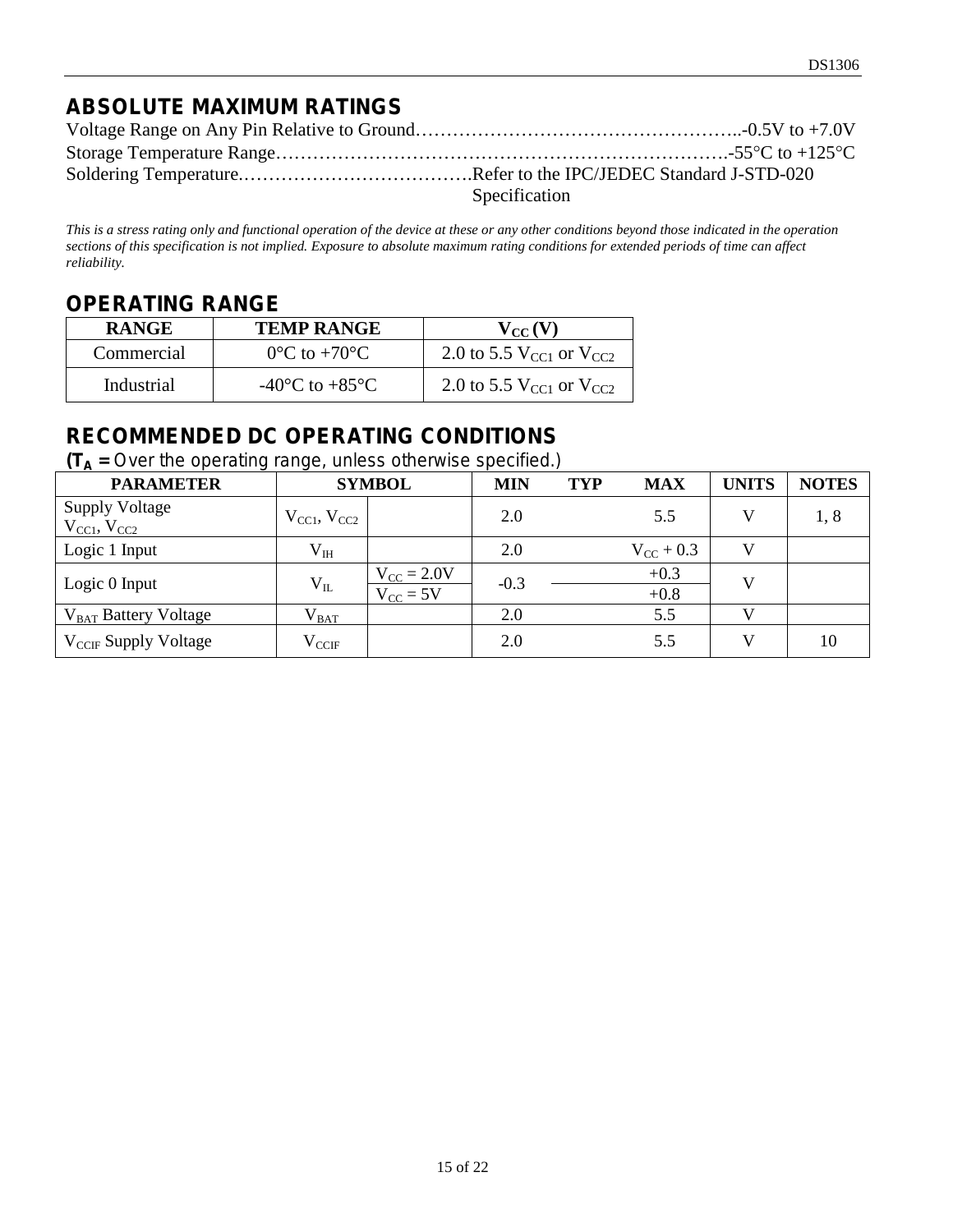# **DC ELECTRICAL CHARACTERISTICS**

 $(T_A = Over the operating range, unless otherwise specified.)$ 

| <b>PARAMETER</b>                            |                                        |                     | <b>SYMBOL</b>                                    | <b>MIN</b>            | <b>TYP</b>     | <b>MAX</b>         | <b>UNITS</b> | <b>NOTES</b> |
|---------------------------------------------|----------------------------------------|---------------------|--------------------------------------------------|-----------------------|----------------|--------------------|--------------|--------------|
| <b>Input Leakage</b>                        |                                        | $I_{LI}$            |                                                  | $-100$                |                | $+500$             | μA           |              |
| <b>Output Leakage</b>                       |                                        | $I_{LO}$            |                                                  | $-1$                  |                | $+1$               | μA           |              |
| Logic 0 Output                              | $I_{OL} = 1.5mA$<br>$I_{OL} = 4.0mA$   | $\rm V_{OL}$        | $V_{\text{CC}} = 2.0$<br>$V_{CC}$ = 5V           |                       |                | 0.4<br>0.4         | V            |              |
| Logic 1 Output                              | $I_{OH} = -0.4mA$<br>$I_{OH} = -1.0mA$ | $\rm V_{OH}$        | $V_{CCIF} = 2.0V$<br>$V_{CCF} = 5V$              | 1.6<br>2.4            |                |                    | V            |              |
| Logic 1 Output Current<br>(INT1 pin)        |                                        | $I_{OH}$<br>INT1    | $(V_{CC2}, V_{BAT})$<br>$-0.3V$                  | $-100$                |                |                    | $\mu A$      |              |
| V <sub>CC1</sub> Active Supply Current      |                                        | $I_{\rm CCA}$       | $V_{\text{CC1}} = 2.0V$<br>$V_{\text{CC1}} = 5V$ |                       |                | 0.425<br>1.28      | mA           | 2, 7         |
| $V_{\text{CC1}}$ Timekeeping Current        |                                        | $I_{\rm CC1T}$      | $V_{\text{CC1}} = 2.0V$<br>$V_{\text{CC1}} = 5V$ |                       |                | 25.3<br>81         | $\mu A$      | 1, 7         |
| $V_{CC2}$ Active Supply Current             |                                        | $I_{\rm CC2A}$      | $V_{CC2} = 2.0V$<br>$V_{CC2} = 5V$               |                       |                | 0.4<br>1.2         | mA           | 2, 8         |
| $V_{CC2}$ Timekeeping Current               |                                        | $I_{CC2T}$          | $V_{CC2} = 2.0V$<br>$V_{CC2} = 5V$               |                       |                | 0.4                | μA           | 1, 8         |
| <b>Battery Timekeeping Current</b>          |                                        | $I_{BAT}$           | $V_{BAT} = 3V$                                   |                       |                | 550                | nA           | 9            |
| <b>Battery Timekeeping Current</b><br>(IND) |                                        | $\rm I_{BAT}$       | $V_{BAT} = 3V$                                   |                       |                | 800                | nA           | 9            |
| $V_{CC}$ Trip Point                         |                                        | $V_{\text{CCTP}}$   |                                                  | $\rm V_{BAT}$ -<br>50 |                | $V_{BAT} +$<br>200 | mV           |              |
| <b>Trickle Charge Resistors</b>             |                                        | R1                  |                                                  |                       | $\overline{2}$ |                    |              |              |
|                                             |                                        | R2                  |                                                  | $\overline{4}$        |                | $k\Omega$          |              |              |
|                                             |                                        | 8<br>R <sub>3</sub> |                                                  |                       |                |                    |              |              |
| Trickle Charger Diode Voltage<br>Drop       |                                        | $V_{TD}$            |                                                  |                       | 0.7            |                    | V            |              |

# **CAPACITANCE**

| <b>PARAMETER</b>          | <b>SYMBOL</b> | MIN | <b>TYP</b> | <b>MAX</b> | <b>UNITS</b> | <b>NOTES</b><br><b>TEC</b> |
|---------------------------|---------------|-----|------------|------------|--------------|----------------------------|
| Input Capacitance         |               |     | ◡          |            | ηF           |                            |
| <b>Output Capacitance</b> | ◡             |     | ⊥ັ         |            | ηF           |                            |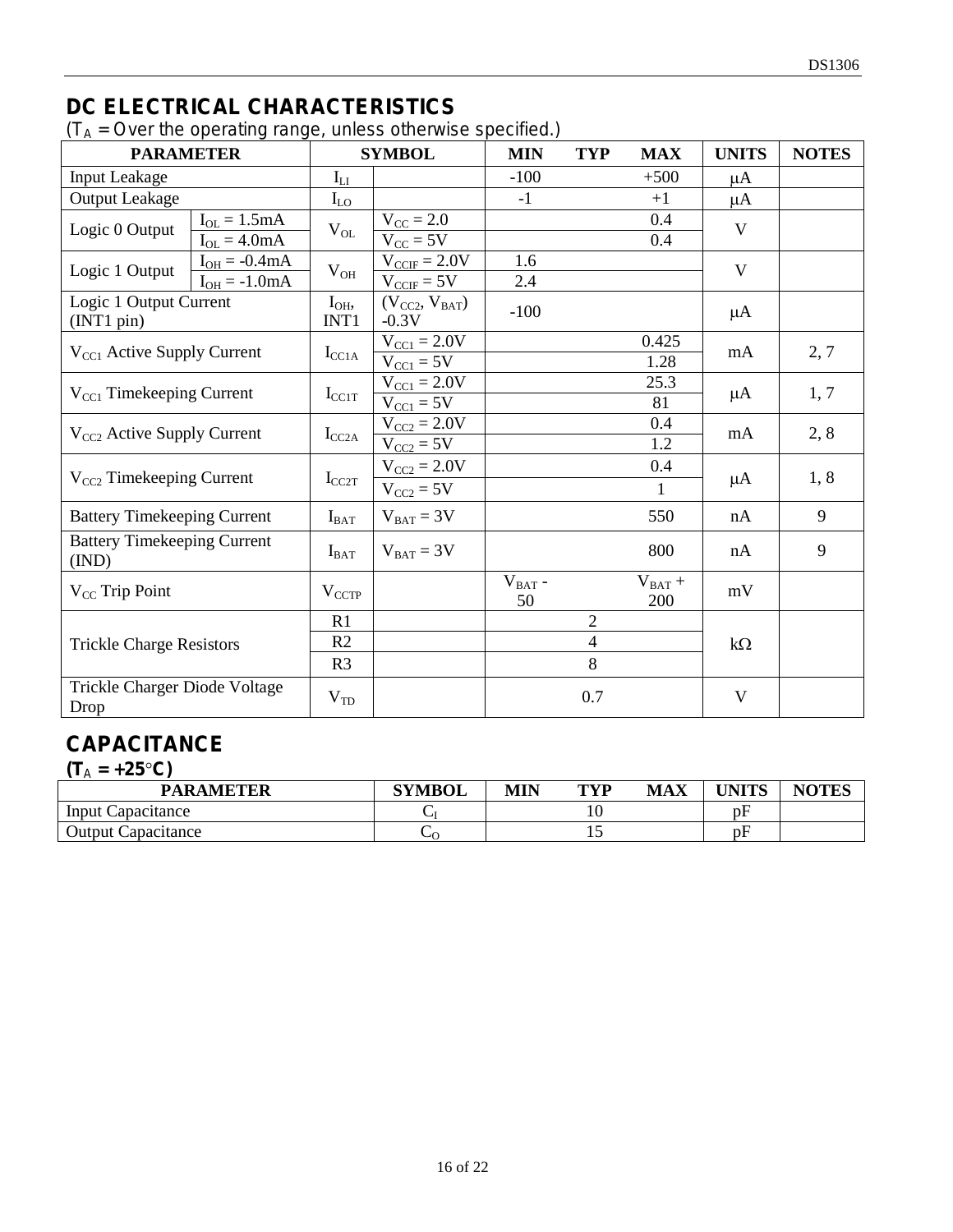# **3-WIRE AC ELECTRICAL CHARACTERISTICS**

 $(T_A = Over the operating range, unless otherwise specified.)$  (Figure 10 and Figure 11)

| $\sqrt{ }$<br><b>PARAMETER</b> |                  | <b>SYMBOL</b>          | <b>MIN</b>     | <b>TYP</b> | <b>MAX</b> | <b>UNITS</b> | <b>NOTES</b>   |
|--------------------------------|------------------|------------------------|----------------|------------|------------|--------------|----------------|
| Data to CLK Setup              |                  | $V_{\text{CC}} = 2.0V$ | 200            |            |            | ns           | 3, 4           |
|                                | $t_{DC}$         | $V_{\text{CC}} = 5V$   | 50             |            |            |              |                |
| <b>CLK</b> to Data Hold        |                  | $V_{\text{CC}} = 2.0V$ | 280            |            |            | ns           | 3, 4           |
|                                | $t_{CDH}$        | $V_{CC} = 5V$          | 70             |            |            |              |                |
| <b>CLK</b> to Data Delay       |                  | $V_{\text{CC}} = 2.0V$ |                |            | 800        |              |                |
|                                | $t_{\rm CDD}$    | $V_{CC} = 5V$          |                |            | 200        | ns           | 3, 4, 5        |
| <b>CLK Low Time</b>            |                  | $V_{\text{CC}} = 2.0V$ | 1000           |            |            |              | 4              |
|                                | $t_{CL}$         | $V_{CC} = 5V$          | 250            |            |            | ns           |                |
| <b>CLK</b> High Time           |                  | $V_{\text{CC}} = 2.0V$ | 1000           |            |            |              | 4              |
|                                | $t_{CH}$         | $V_{CC} = 5V$          | 250            |            |            | ns           |                |
| <b>CLK</b> Frequency           |                  | $V_{\text{CC}} = 2.0V$ |                |            | 0.6        | <b>MHz</b>   | 4              |
|                                | $t_{\text{CLK}}$ | $V_{CC} = 5V$          | DC             |            | 2.0        |              |                |
| <b>CLK</b> Rise and Fall       |                  | $V_{\text{CC}} = 2.0V$ |                |            | 2000       | ns           |                |
|                                | $t_R$ , $t_F$    | $V_{CC} = 5V$          |                |            | 500        |              |                |
| CE to CLK Setup                |                  | $V_{CC} = 2.0V$        | $\overline{4}$ |            |            |              | $\overline{4}$ |
|                                | $t_{\rm CC}$     | $V_{CC} = 5V$          | 1              |            |            | $\mu$ s      |                |
| CLK to CE Hold                 |                  | $V_{CC} = 2.0V$        | 240            |            |            |              | $\overline{4}$ |
|                                | $t_{\rm CCH}$    | $V_{CC} = 5V$          | 60             |            |            | ns           |                |
| CE Inactive Time               |                  | $V_{\text{CC}} = 2.0V$ | 4              |            |            |              | $\overline{4}$ |
|                                | $t_{\text{CWH}}$ | $V_{CC} = 5V$          | 1              |            |            | $\mu$ s      |                |
|                                |                  | $V_{\text{CC}} = 2.0V$ |                |            | 280        |              | 3, 4           |
| CE to Output High-Z            | $t_{CDZ}$        | $V_{CC}$ = 5V          |                |            | 70         | ns           |                |
| SCLK to Output High-Z          |                  | $V_{\text{CC}} = 2.0V$ |                |            | 280        |              | 3, 4           |
|                                | $t_{CCZ}$        | $V_{CC} = 5V$          |                |            | 70         | ns           |                |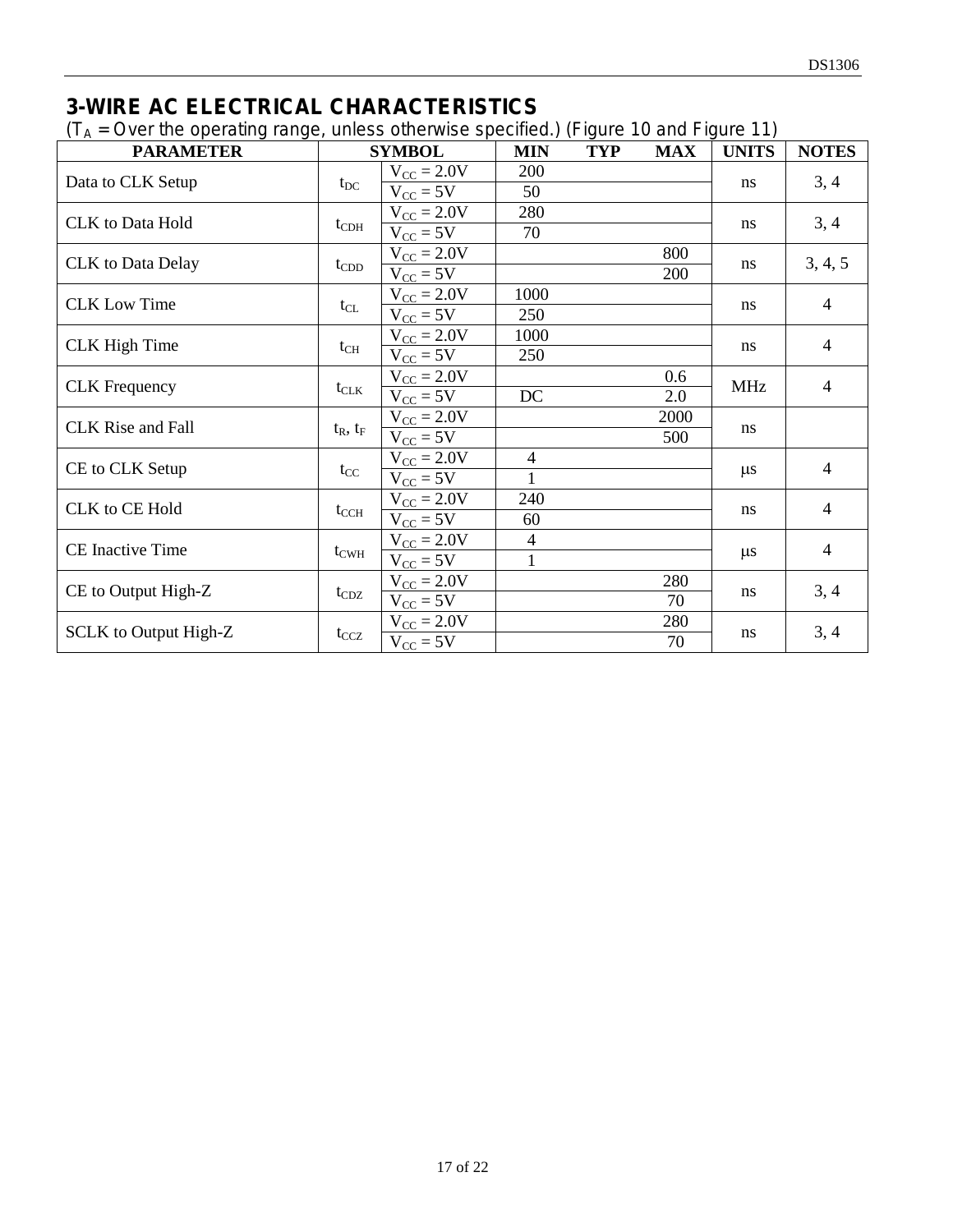# **Figure 10. TIMING DIAGRAM: 3-WIRE READ DATA TRANSFER**



**Figure 11. TIMING DIAGRAM: 3-WIRE WRITE DATA TRANSFER** 

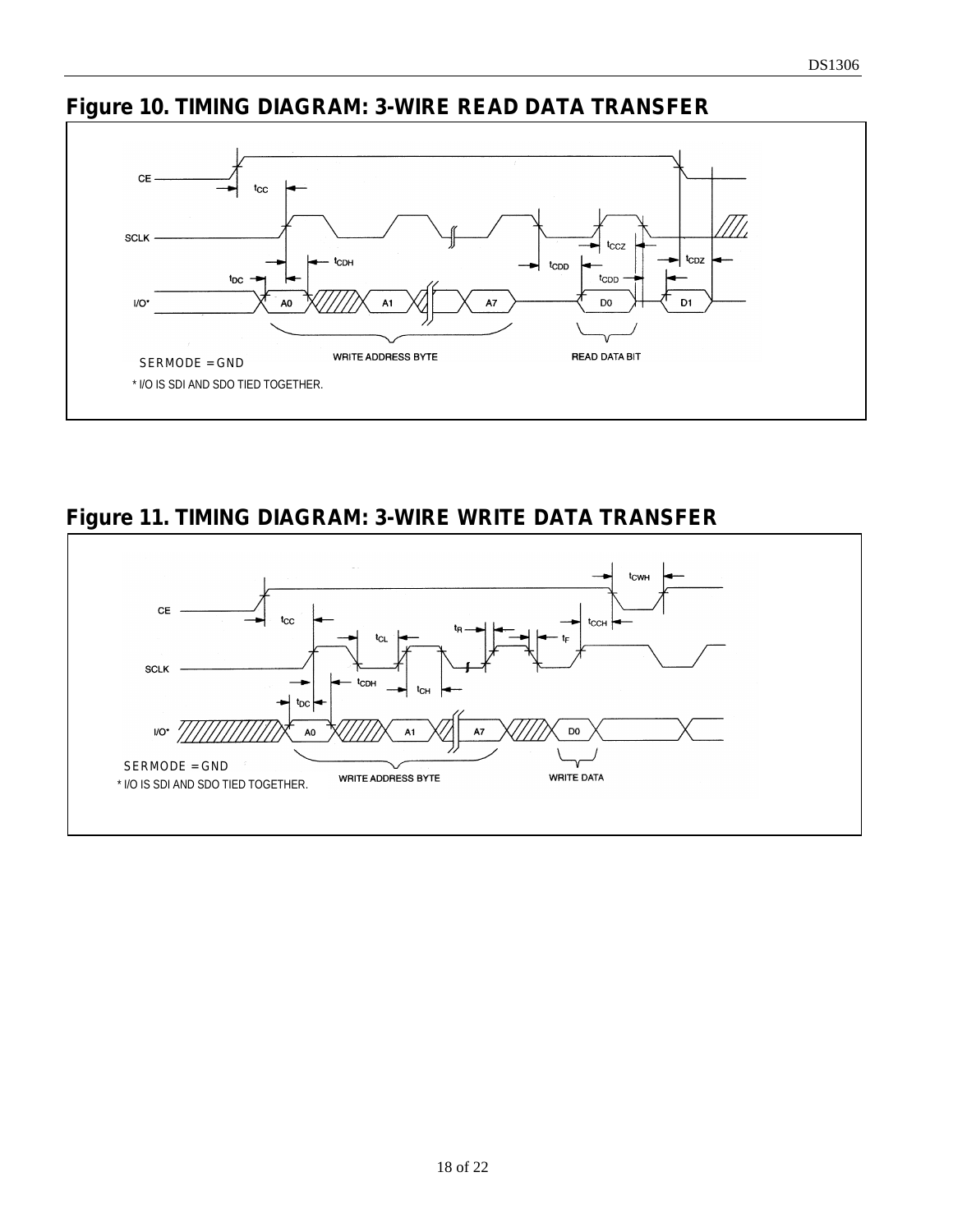# **SPI AC ELECTRICAL CHARACTERISTICS**

 $(T_A = Over the operating range, unless otherwise specified.)$ 

| $\cdots$<br><b>PARAMETER</b> |                  | <b>SYMBOL</b>          | <b>MIN</b>     | <b>TYP</b> | <b>MAX</b> | <b>UNITS</b> | <b>NOTES</b>   |
|------------------------------|------------------|------------------------|----------------|------------|------------|--------------|----------------|
|                              |                  | $V_{\text{CC}} = 2.0V$ | 200            |            |            |              |                |
| Data to CLK Setup            | $t_{DC}$         | $V_{CC} = 5V$          | 50             |            |            | ns           | 3, 4           |
| <b>CLK</b> to Data Hold      |                  | $V_{CC} = 2.0V$        | 280            |            |            | ns           | 3, 4           |
|                              | $t_{CDH}$        | $V_{CC} = 5V$          | 70             |            |            |              |                |
|                              |                  | $V_{\text{CC}} = 2.0V$ |                |            | 800        |              |                |
| <b>CLK</b> to Data Delay     | $t_{\rm CDD}$    | $V_{CC} = 5V$          |                |            | 200        | ns           | 3, 4, 5        |
| <b>CLK</b> Low Time          |                  | $V_{\text{CC}} = 2.0V$ | 1000           |            |            |              | $\overline{4}$ |
|                              | $t_{CL}$         | $V_{CC}$ = 5V          | 250            |            |            | ns           |                |
| <b>CLK</b> High Time         |                  | $V_{\text{CC}} = 2.0V$ | 1000           |            |            | ns           | 4              |
|                              | $t_{CH}$         | $V_{CC} = 5V$          | 250            |            |            |              |                |
| <b>CLK</b> Frequency         |                  | $V_{\text{CC}} = 2.0V$ |                |            | 0.6        | <b>MHz</b>   | $\overline{4}$ |
|                              | $t_{\text{CLK}}$ | $V_{CC} = 5V$          | DC             |            | 2.0        |              |                |
| <b>CLK</b> Rise and Fall     |                  | $V_{CC} = 2.0V$        |                |            | 2000       | ns           |                |
|                              | $t_R$ , $t_F$    | $V_{CC} = 5V$          |                |            | 500        |              |                |
| CE to CLK Setup              |                  | $V_{\text{CC}} = 2.0V$ | $\overline{4}$ |            |            | $\mu s$      | $\overline{4}$ |
|                              | $t_{\rm CC}$     | $V_{CC} = 5V$          | 1              |            |            |              |                |
| <b>CLK</b> to CE Hold        |                  | $V_{CC} = 2.0V$        | 240            |            |            |              | $\overline{4}$ |
|                              | $t_{\rm CCH}$    | $V_{CC} = 5V$          | 60             |            |            | ns           |                |
|                              |                  | $V_{\text{CC}} = 2.0V$ | $\overline{4}$ |            |            |              | 4              |
| <b>CE</b> Inactive Time      | $t_{\text{CWH}}$ | $V_{CC}$ = 5V          | 1              |            |            | $\mu$ s      |                |
|                              |                  | $V_{\text{CC}} = 2.0V$ |                |            | 280        |              |                |
| CE to Output High-Z          | $t_{CDZ}$        | $V_{CC} = 5V$          |                |            | 70         | ns           | 3, 4           |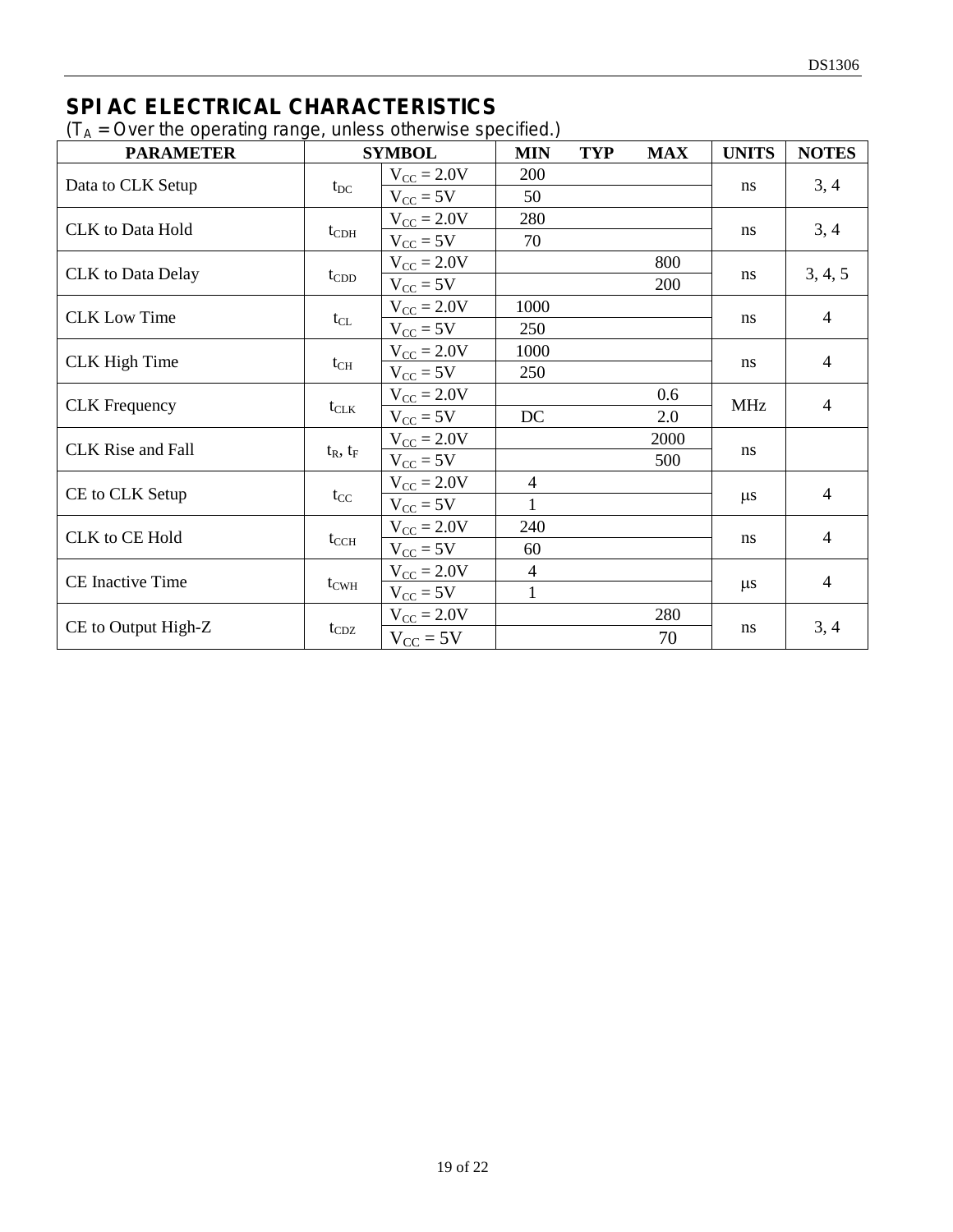# **Figure 12. TIMING DIAGRAM: SPI READ DATA TRANSFER**



**Figure 13. TIMING DIAGRAM: SPI WRITE DATA TRANSFER**

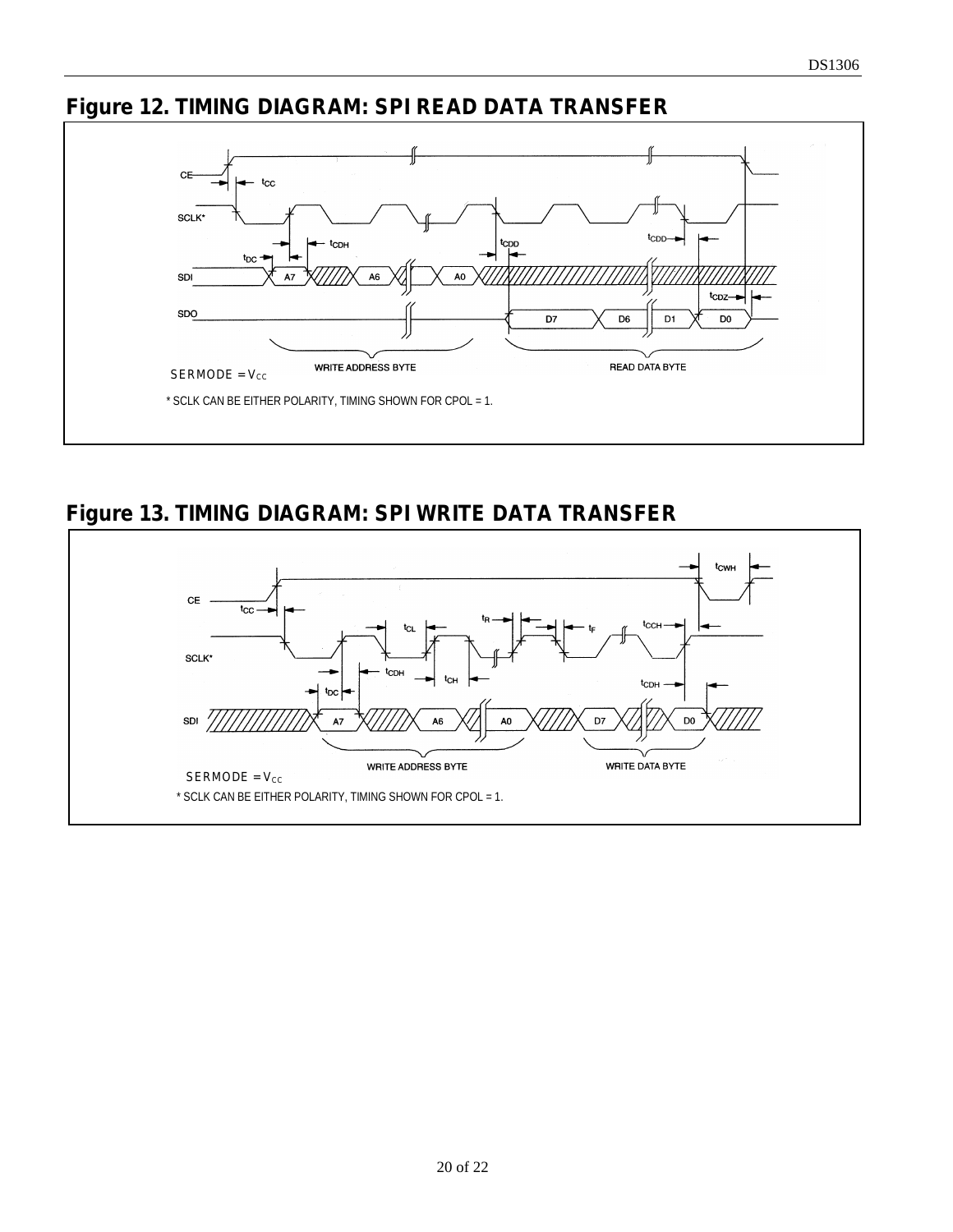#### **NOTES:**

- 1)  $I_{CCIT}$  and  $I_{CC2T}$  are specified with CE set to a logic 0.
- 2) I<sub>CC1A</sub> and I<sub>CC2A</sub> are specified with CE = V<sub>CC</sub>, SCLK = 2MHz at V<sub>CC</sub> = 5V; SCLK = 500kHz at V<sub>CC</sub> = 2.0V,  $V_{IL} = 0V$ ,  $V_{IH} = V_{CC}$ .
- 3) Measured at  $V_{\text{IH}} = 2.0V$  or  $V_{\text{IL}} = 0.8V$  and 10ms maximum rise and fall time.
- 4) Measured with 50pF load.
- 5) Measured at  $V_{OH} = 2.4V$  or  $V_{OL} = 0.4V$ .
- 6)  $V_{CC} = V_{CC1}$ , when  $V_{CC1} > V_{CC2} + 0.2V$  (typical);  $V_{CC} = V_{CC2}$ , when  $V_{CC2} > V_{CC1}$ .
- 7)  $V_{CC2} = 0V$ .
- 8)  $V_{\text{CC1}} = 0V$ .
- 9)  $V_{\text{CC1}} < V_{\text{BAT}}$ .
- 10)  $V_{CCF}$  must be less than or equal to the largest of  $V_{CCl}$ ,  $V_{CCl}$ , and  $V_{BAT}$ .

# **PACKAGE INFORMATION**

For the latest package outline information and land patterns, go to www.maxim-ic.com/packages.

| <b>PACKAGE TYPE</b> | <b>PACKAGE CODE</b> | <b>DOCUMENT NO.</b> |
|---------------------|---------------------|---------------------|
| 16 PDIP             | $P16+1$             | 21-0043             |
| 20 TSSOP            | U20+1               | 21-0066             |